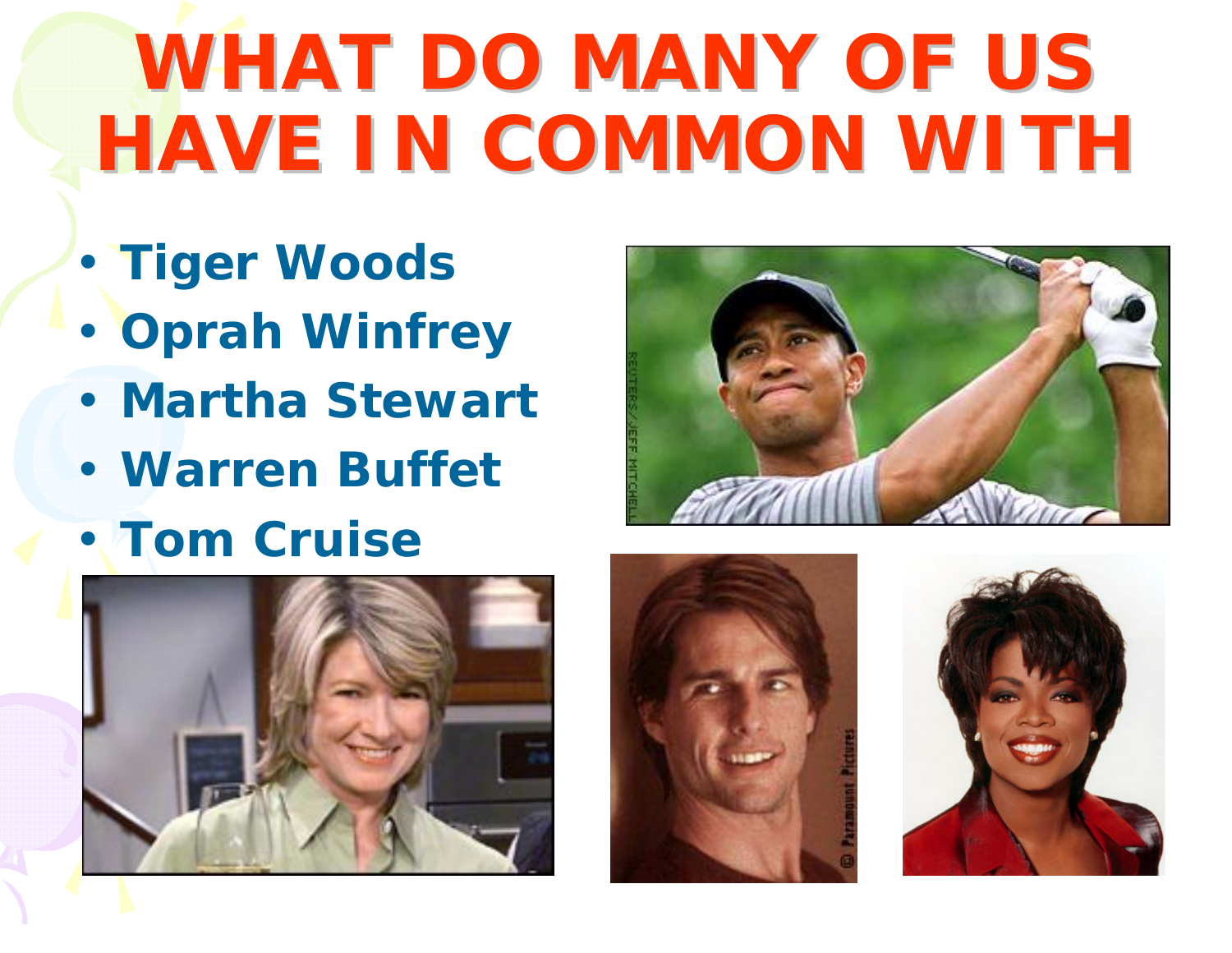# **IDENTITY THEFT IDENTITY THEFT: protecting ourselves protecting ourselves and our clients and our clients**

**Presented by Presented by: Eric Albert, Rhonda Davis Kevin Derr, and Walt Lander**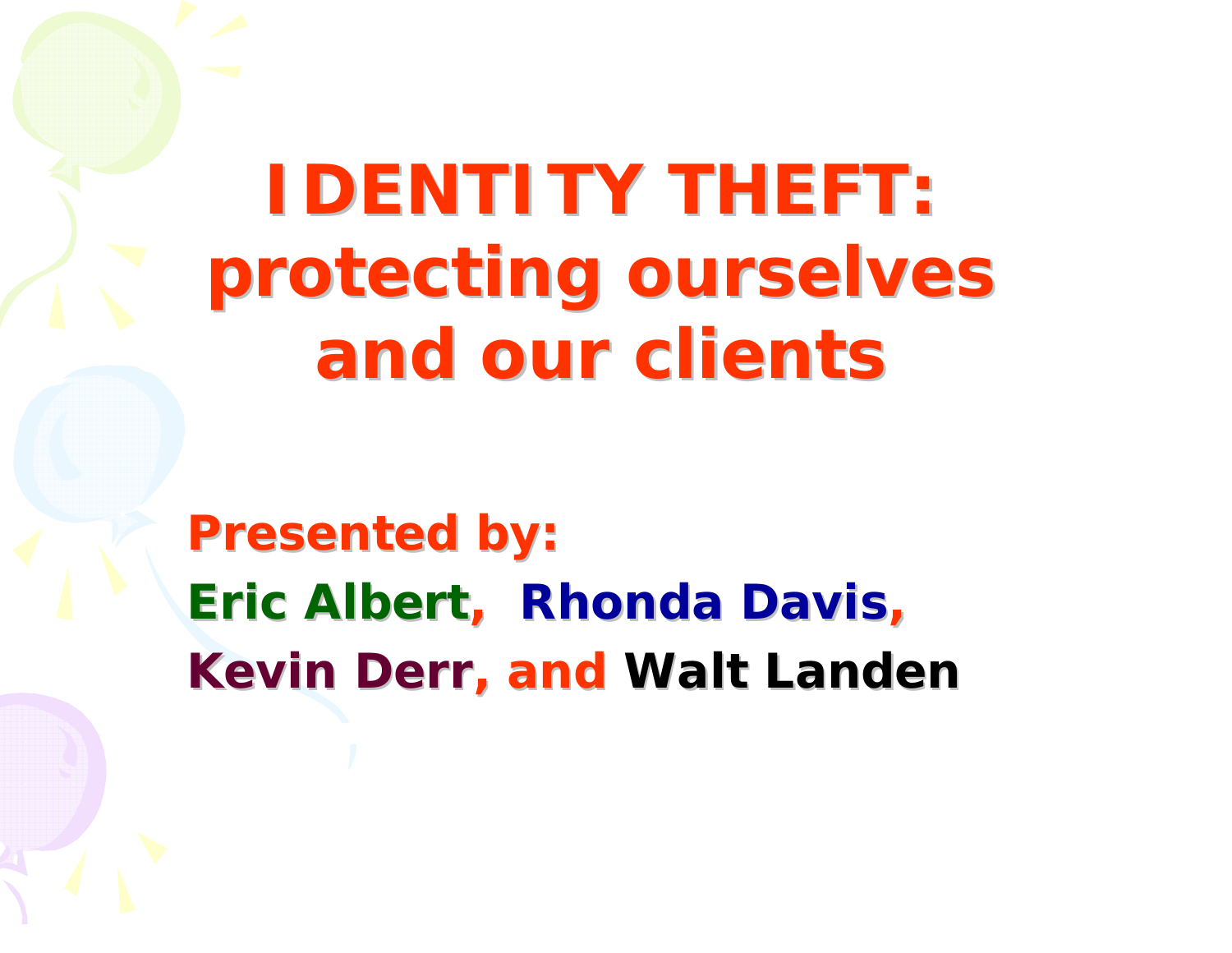# **IDENTITY THEFT NOT A** NEW PROBLEM

#### • Just the **Fastest growing**

- • Calendar year  $2002 - -7$ million victims
- • Calendar year  $2004 - -9.3$ million victims

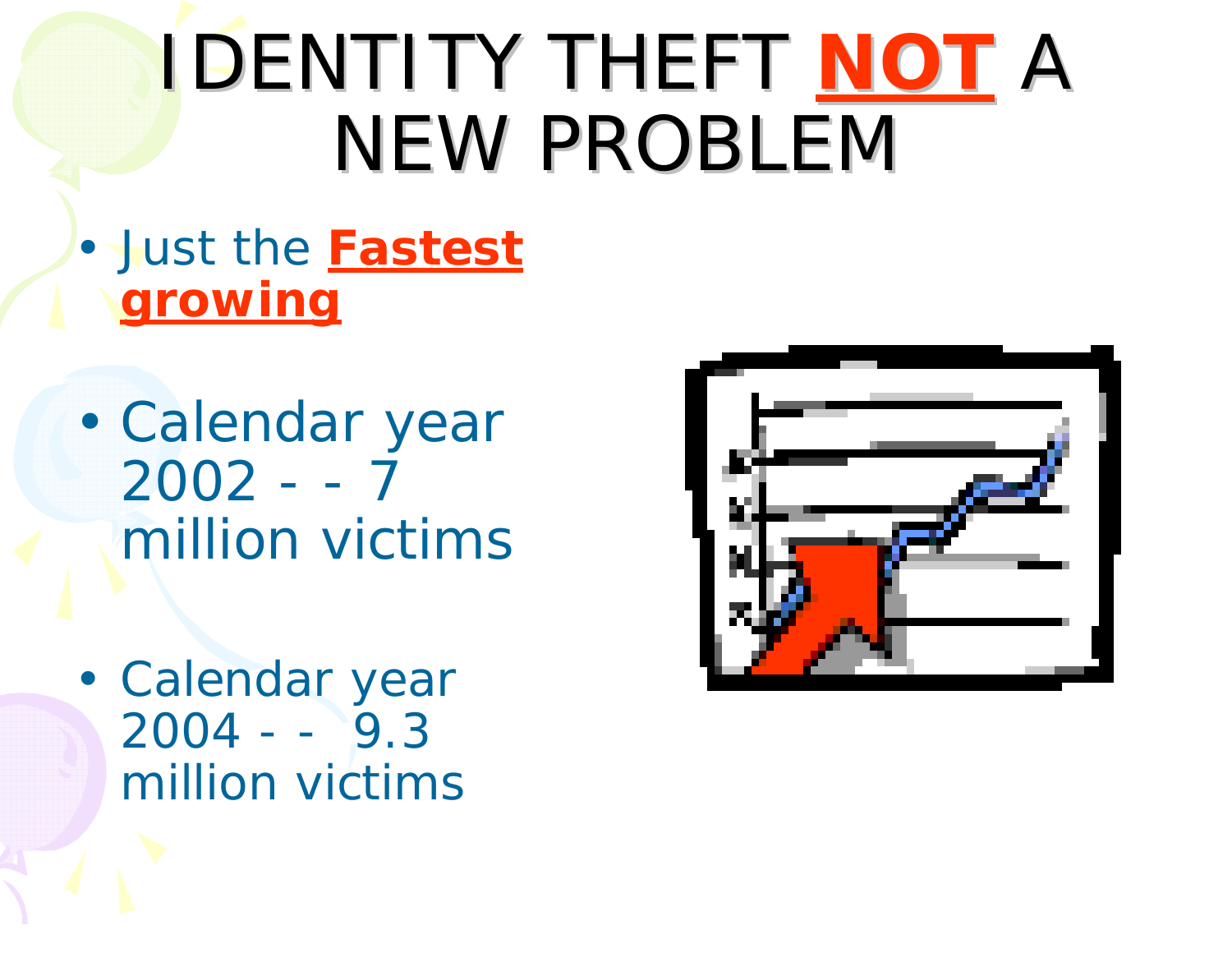

*If somebody breaks into your house you can change the locks. But if someone takes your identity, what do you do? There is no simple fix or repair* 



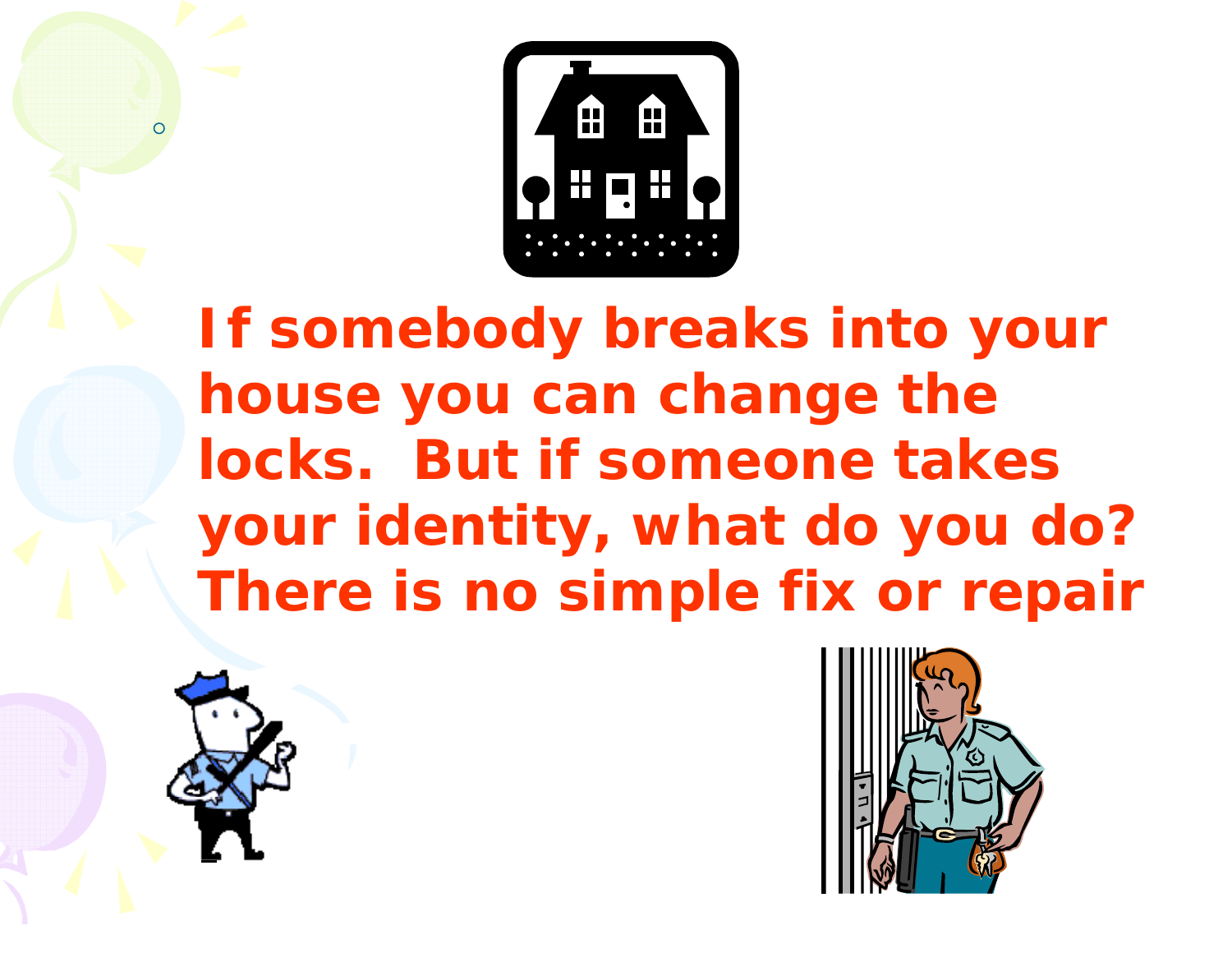### **FEDERAL TRADE COMMISSION**

# **1out of every 8 Americans will be a victim of identity theft**



**CALENDAR YEAR 2004**

- **9.3 million victims**
- **\$54 billion economic loss**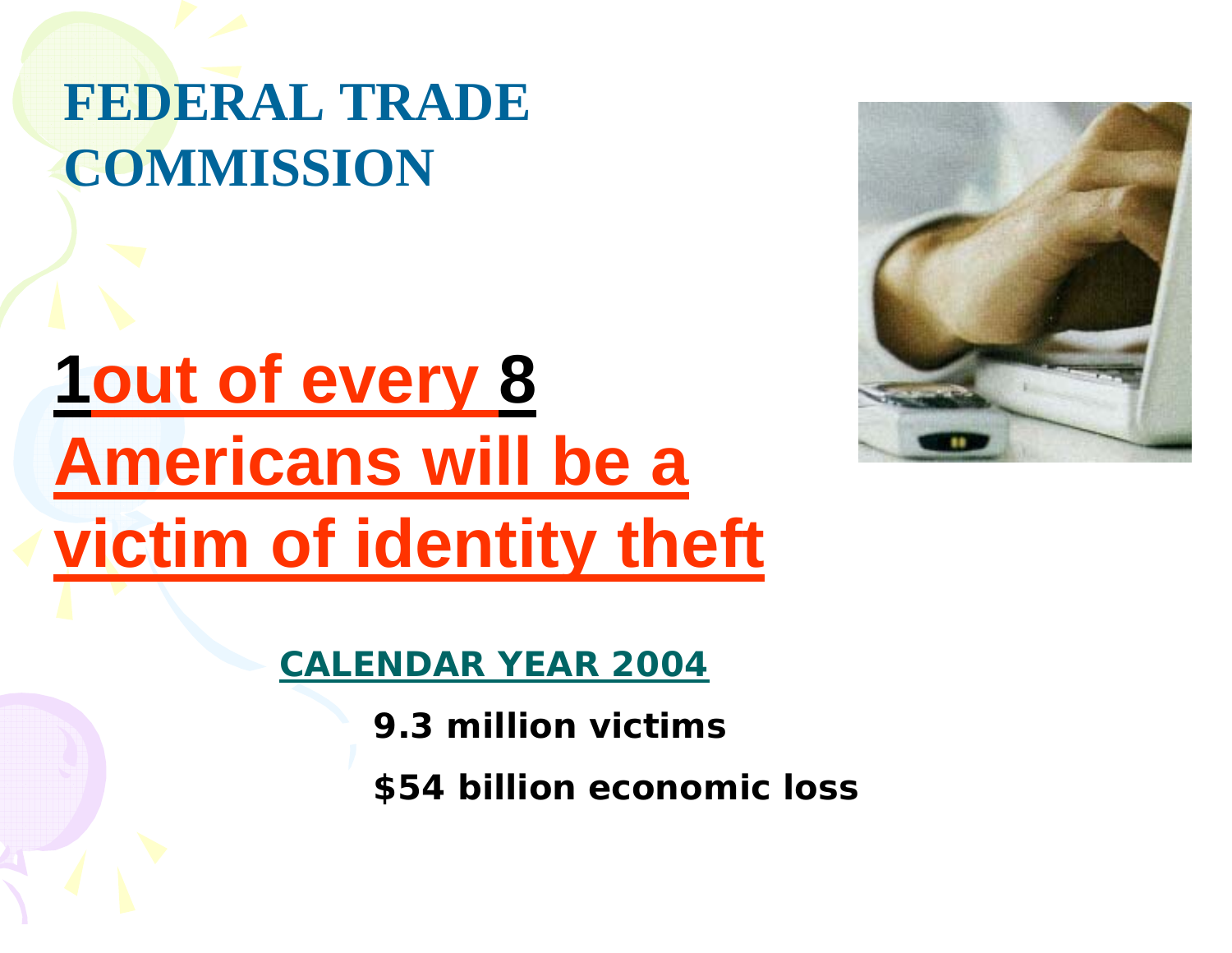# WHAT IS IDENTITY THEFT?

- **Use of personal information of another**
- **Without permission**
- **To obtain something**
- **Can be anything not limited to money, credit, goods, services**

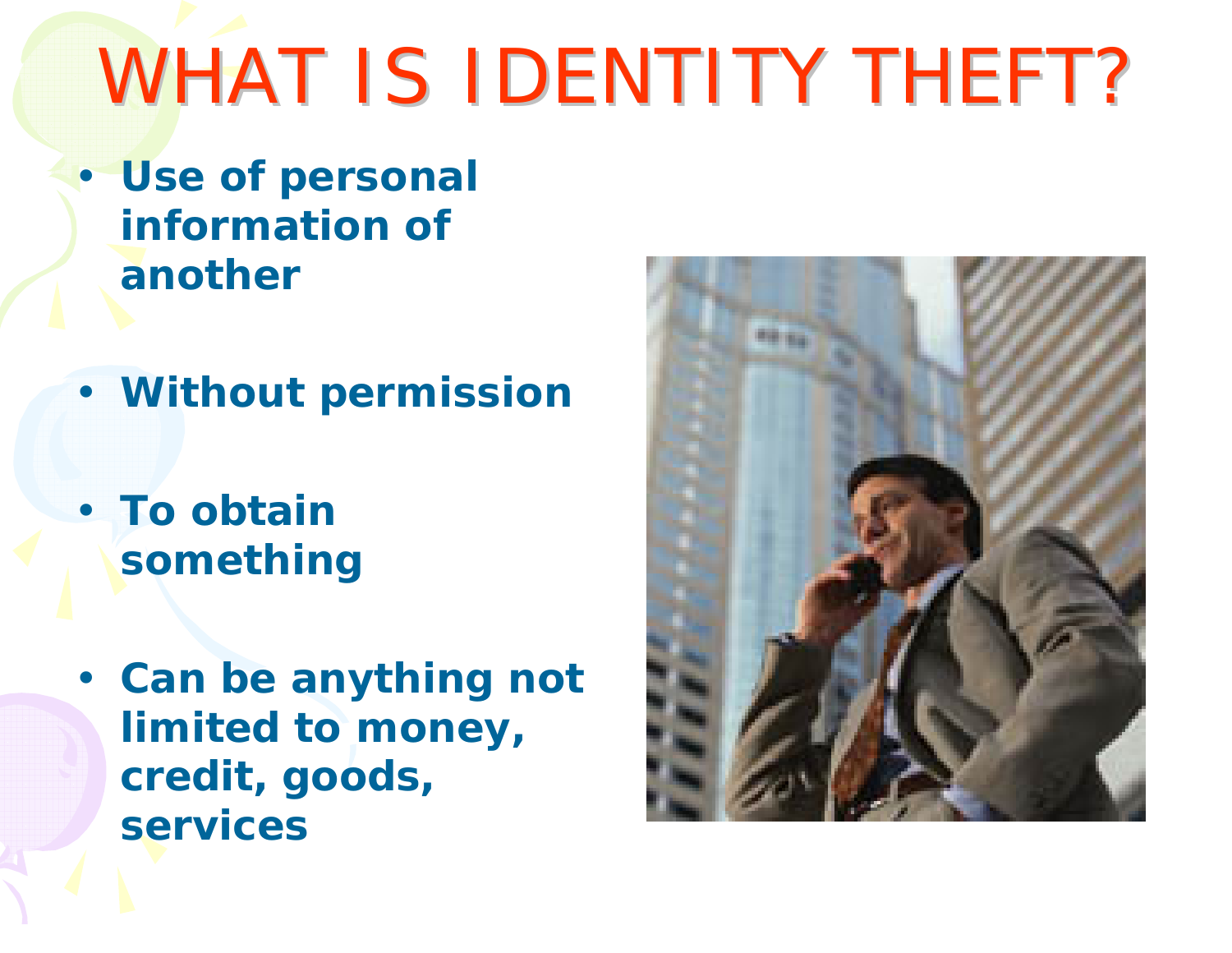# **WHO IS THE THIEF WHO IS THE THIEF?**

#### The identity thief you know

Identity-theft victims who learn the thief's identity most often say their personal information was stolen by someone they know well = a relative, friend, neighbor or in-home worker.



Source: Javelin Strategy & Research, 2004.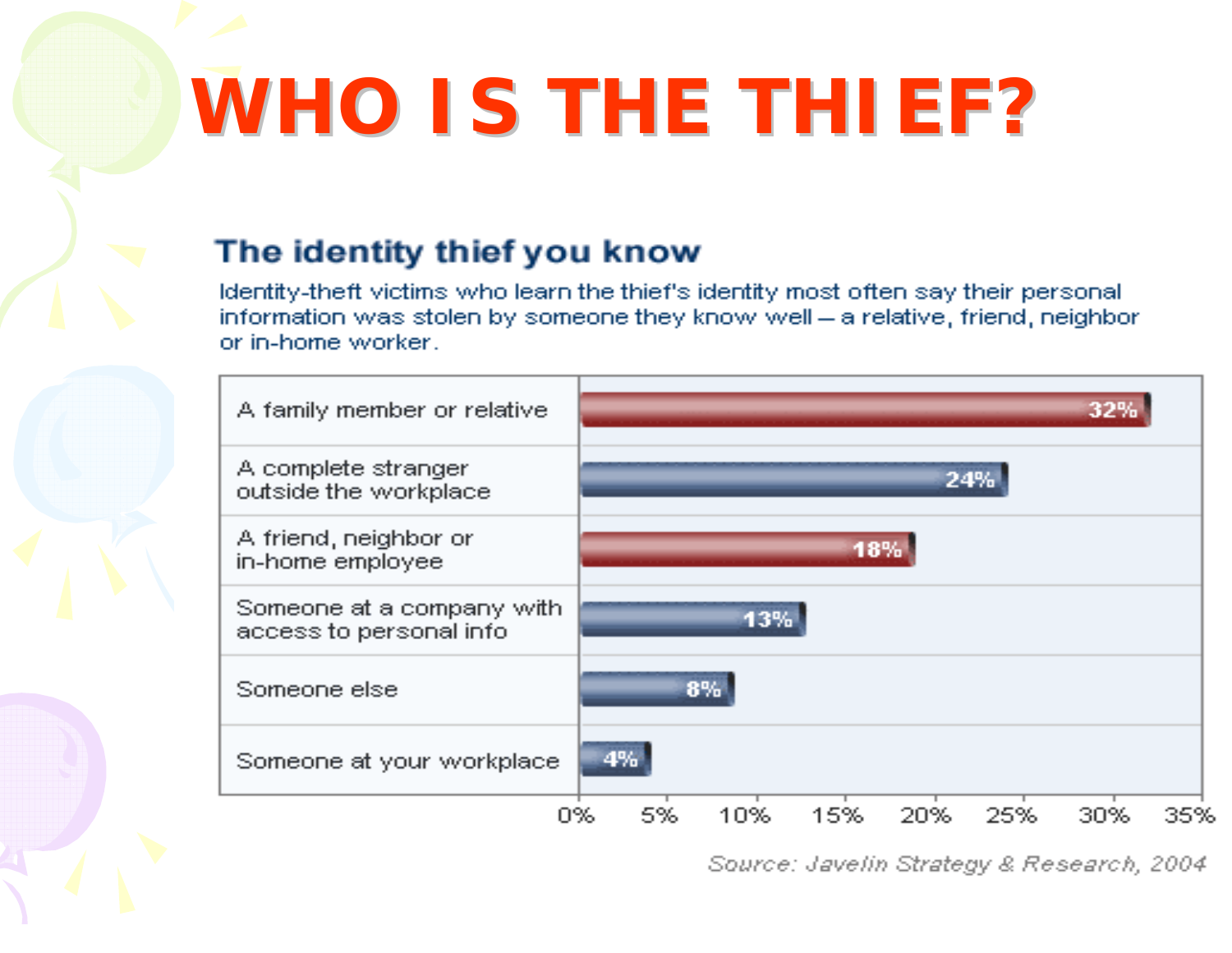**SOME INTERESTING FACTS ABOUT MY FRIEND THE THIEF FRIEND THE THIEF**

• **50% of identity thieves are repeat offenders** 

• **5% is the average arrest rate (2002)**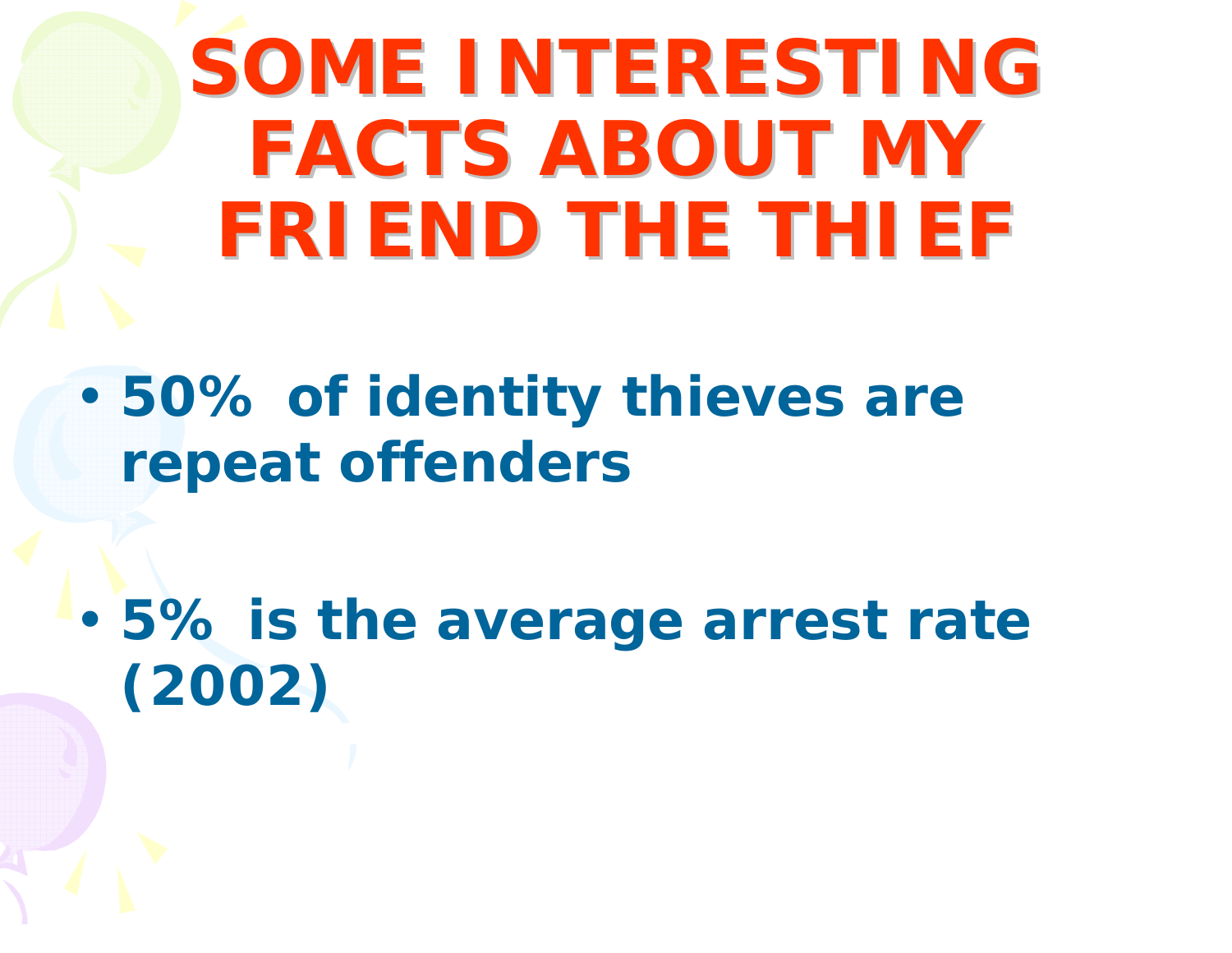# **HOW WAS THE DISCOVERY HOW WAS THE DISCOVERY MADE BY THE VICTIM?**

**85% Learned from an adverse situation –** 

- **Denied credit or employment**
- **Notification by police or collection agency**
- **Receipt of credits cards never requested**
- **Receipt of merchandise never ordered**

 **- Receipt of credit card statement with charges for merchandise not ordered**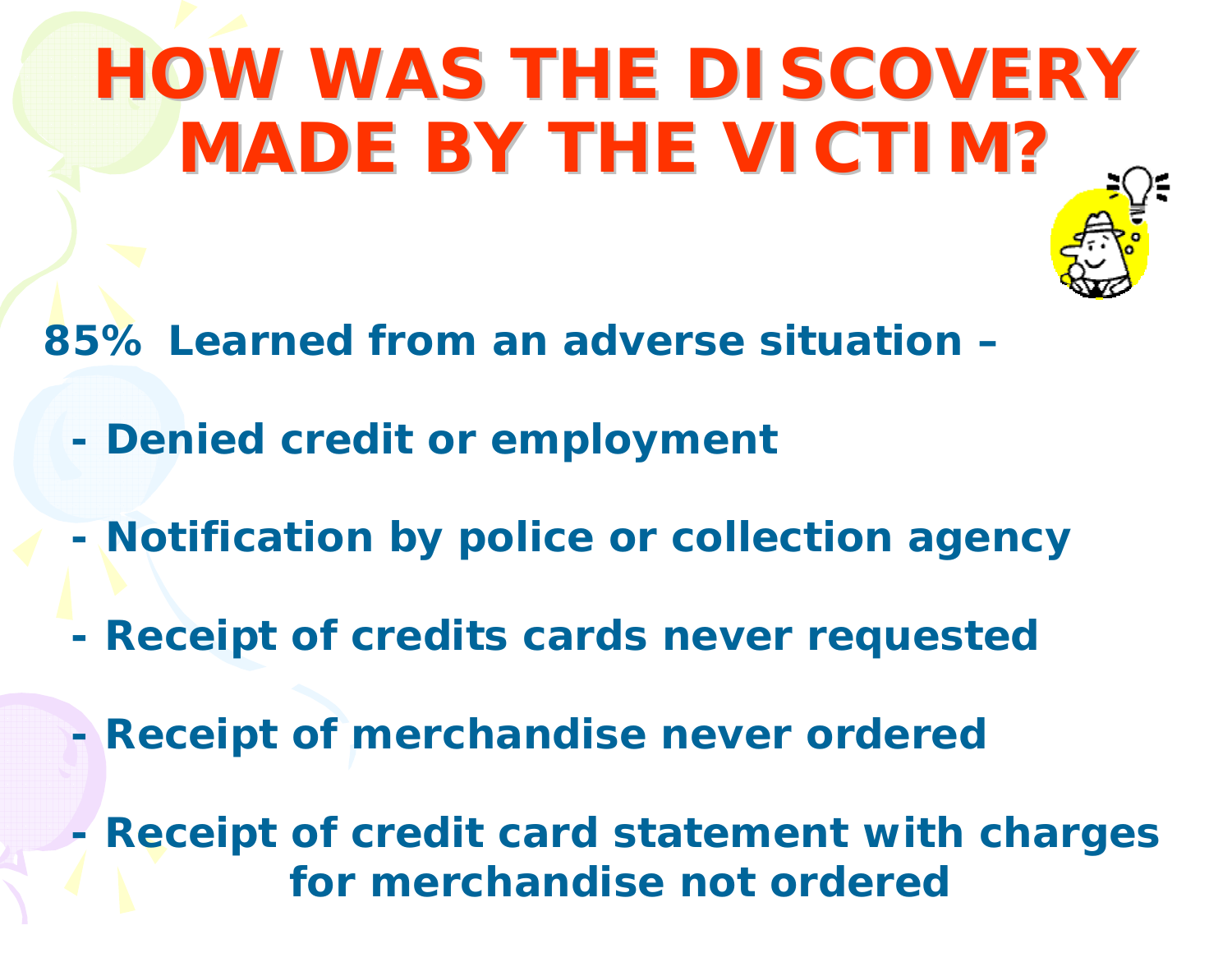### **WHO ARE THE VICTIMS WHO ARE THE VICTIMS?**•16 to 29 year olds – 28%

•30 to 40 year olds – 28%

40 to 50 year olds – 22%

•

•

Over 50 years old – 22%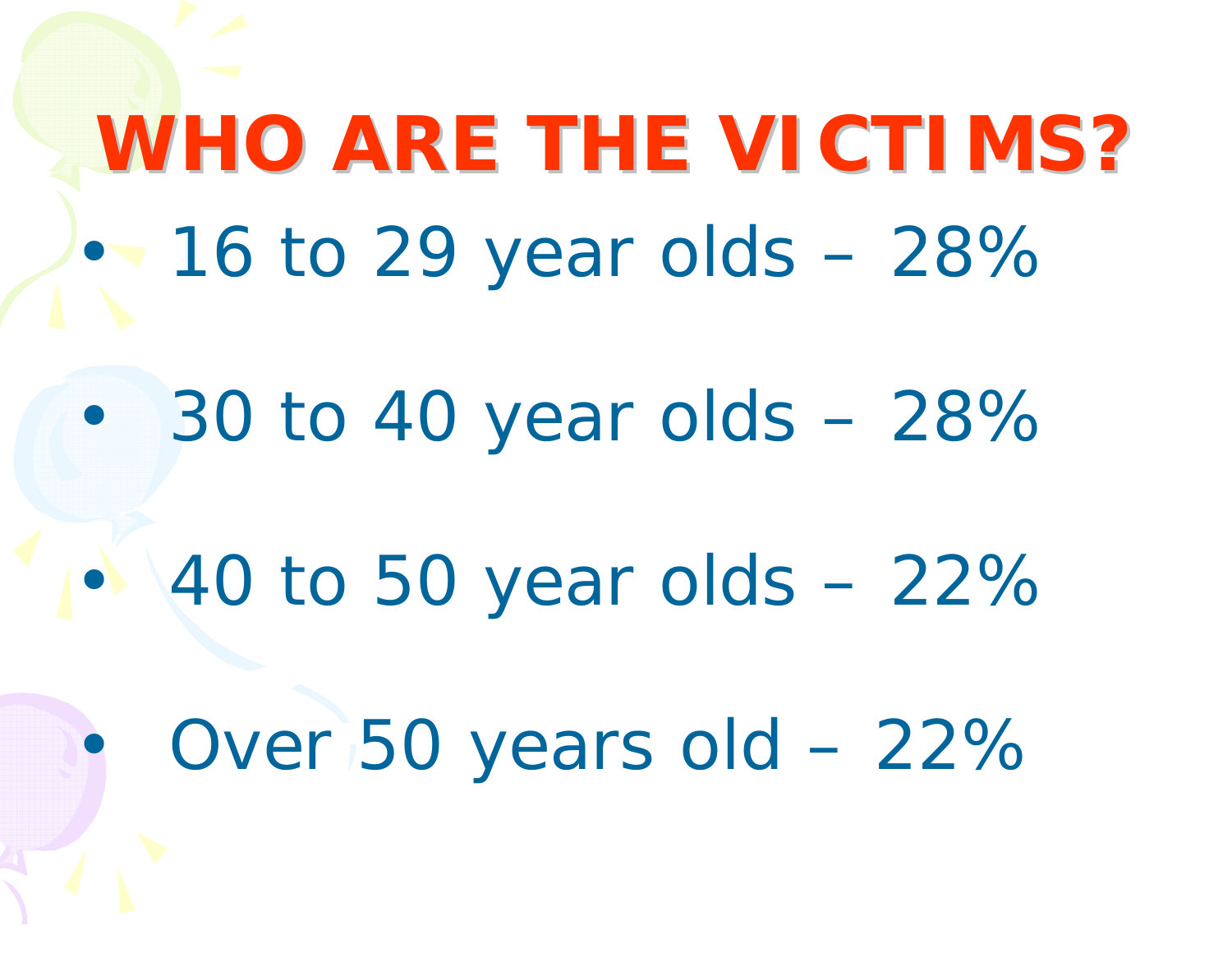# **HOW THE IMPERSONATOR USES YOUR IDENTITY USES YOUR IDENTITY**

- Credit card fraud 42%
- Telecommunications or Utility Services – 20%
- Bank fraud -13%
- Employment 9%



- Fraudulent loans 7%
- Government benefits 6%
- Other 3% (evading legal action, obtain medical services, trade securities, declaring bankruptcy)

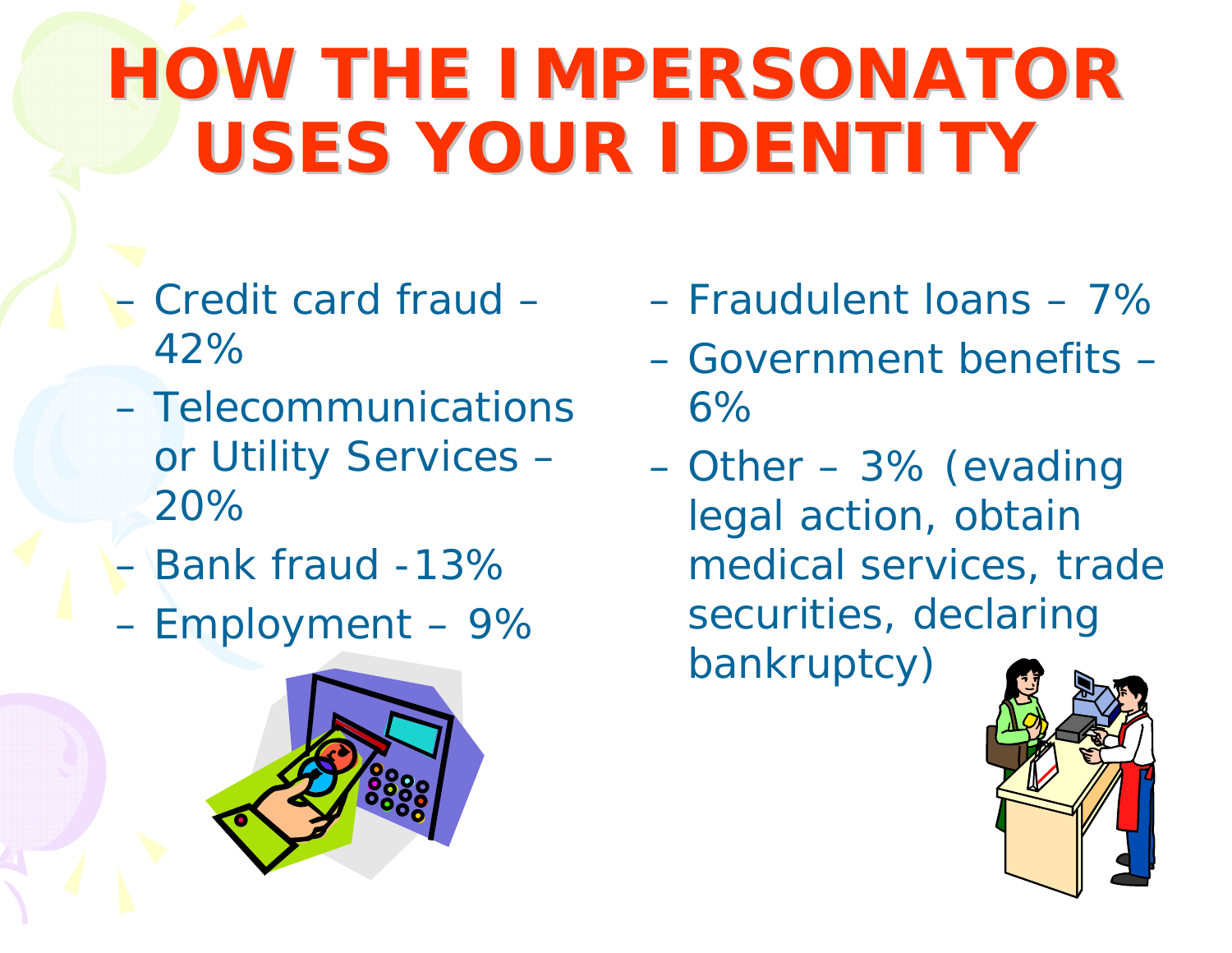# **VICTIMS UNAWARE FOR MANY MONTHS MANY MONTHS**

- • Today discovered within 2 months – 45%
- • Unaware of theft for over 5 years – 5%
- • On average, 12 months elapsed between the date the identity theft occurred and when the victim discovered it.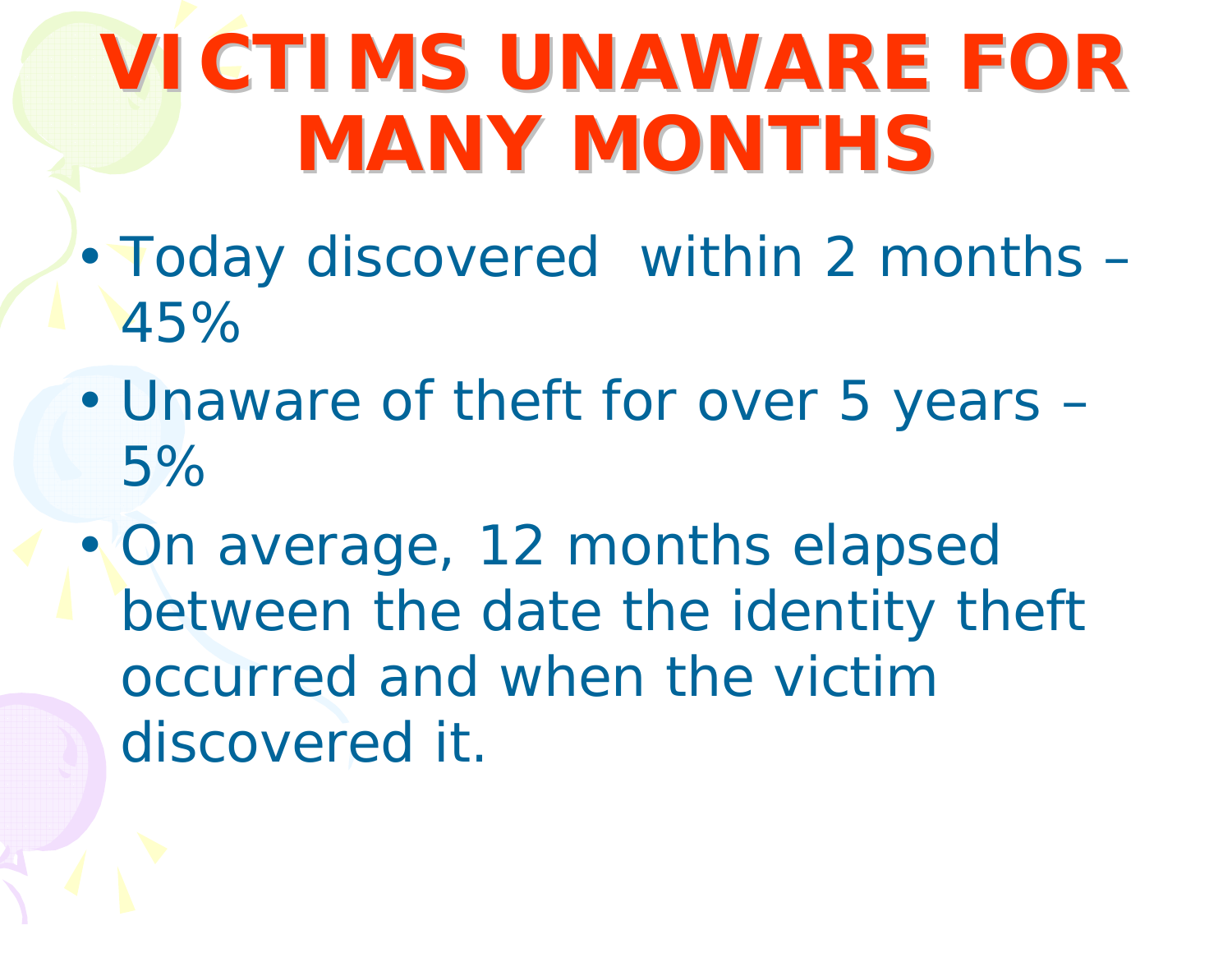# **\$ AMOUNT OF LOSS AMOUNT OF LOSS**

- • Existing credit card - mean loss is \$5,803 per victim
- • Thief opens new account – mean loss is \$12,646
- • Existing check and savings account mean loss is \$9,912.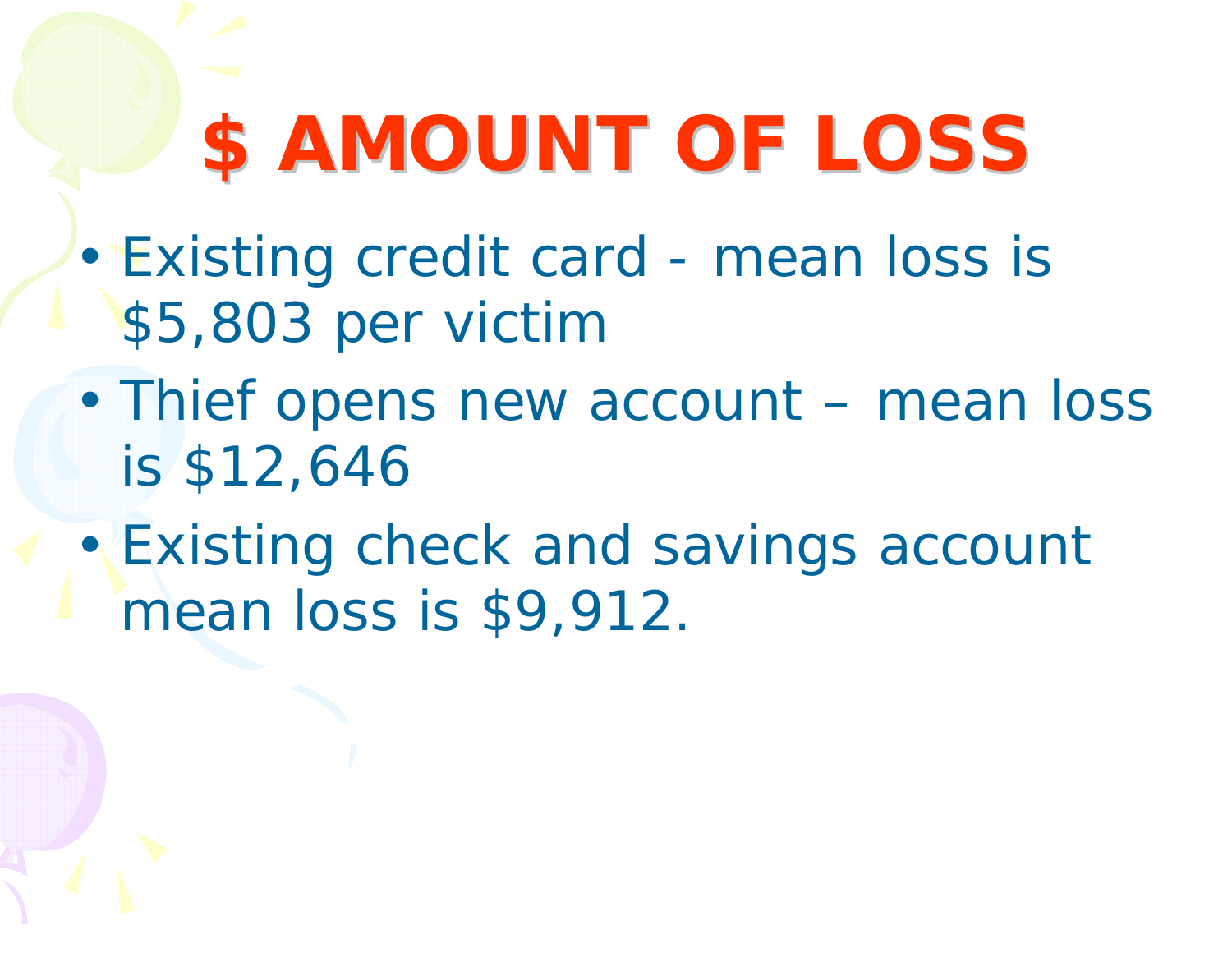# **COST OF COST OF IDENTITY THEFT IDENTITY THEFT**



- • Cost to business community \$12 B PLUS
- • Investigative cost \$17,000. per case PLUS
- • Prosecution cost \$11,500. per case PLUS
- • Victims now spend an average 600 hours trying to recover. 3 years ago it was 175 hours.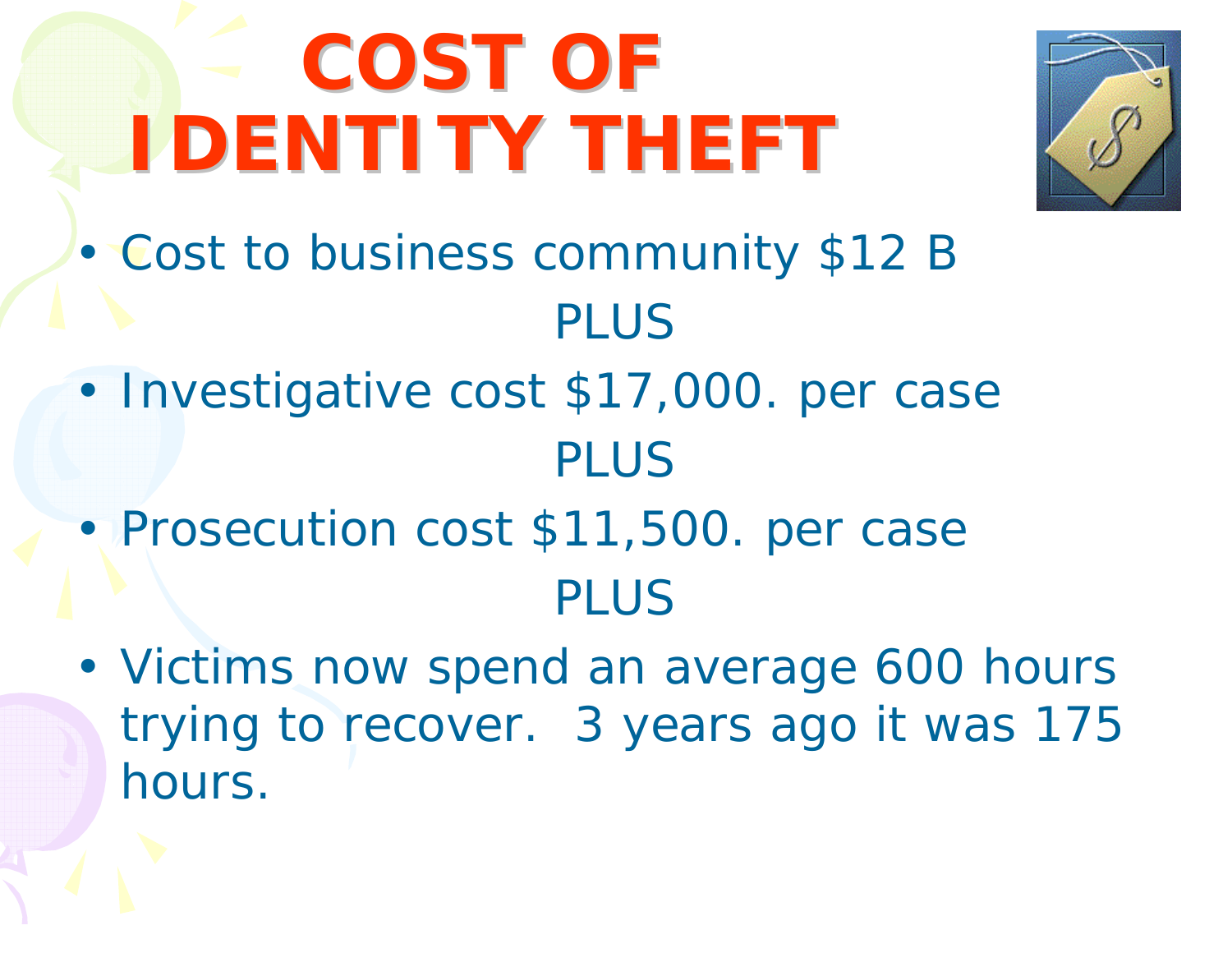# PREVENTION PREVENTION

¾There are several steps we can take to help us from becoming a victim of identity theft.

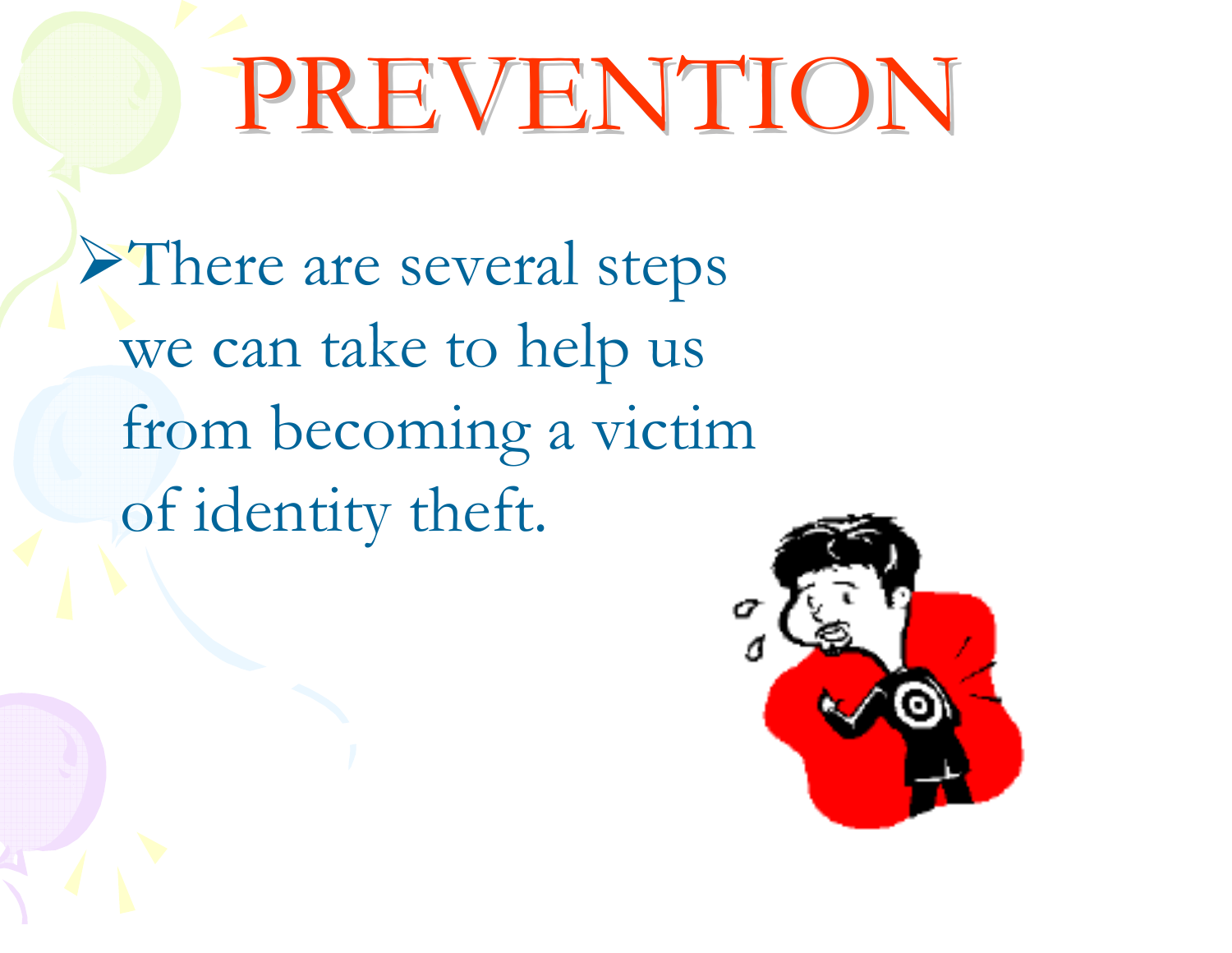# Thirteen

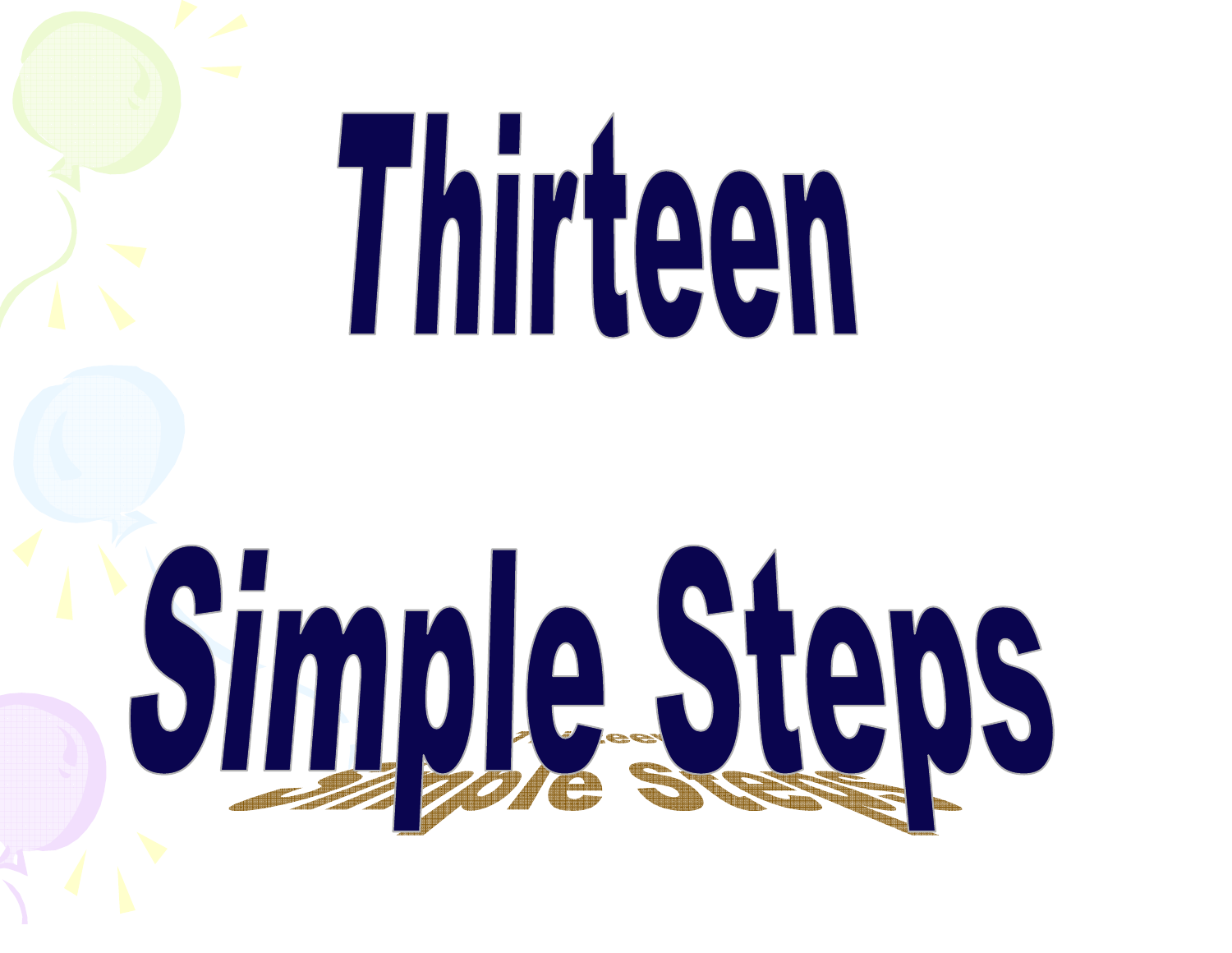# **1. YOUR WALLET: a wealth of information a wealth of information**

¾**Carry only the cards you actually need. Do you really need to carry your**  ¾ **Social Security Card?**  ¾**ATM Card?**  ¾**Credit Cards?**  ¾**Checks?** 

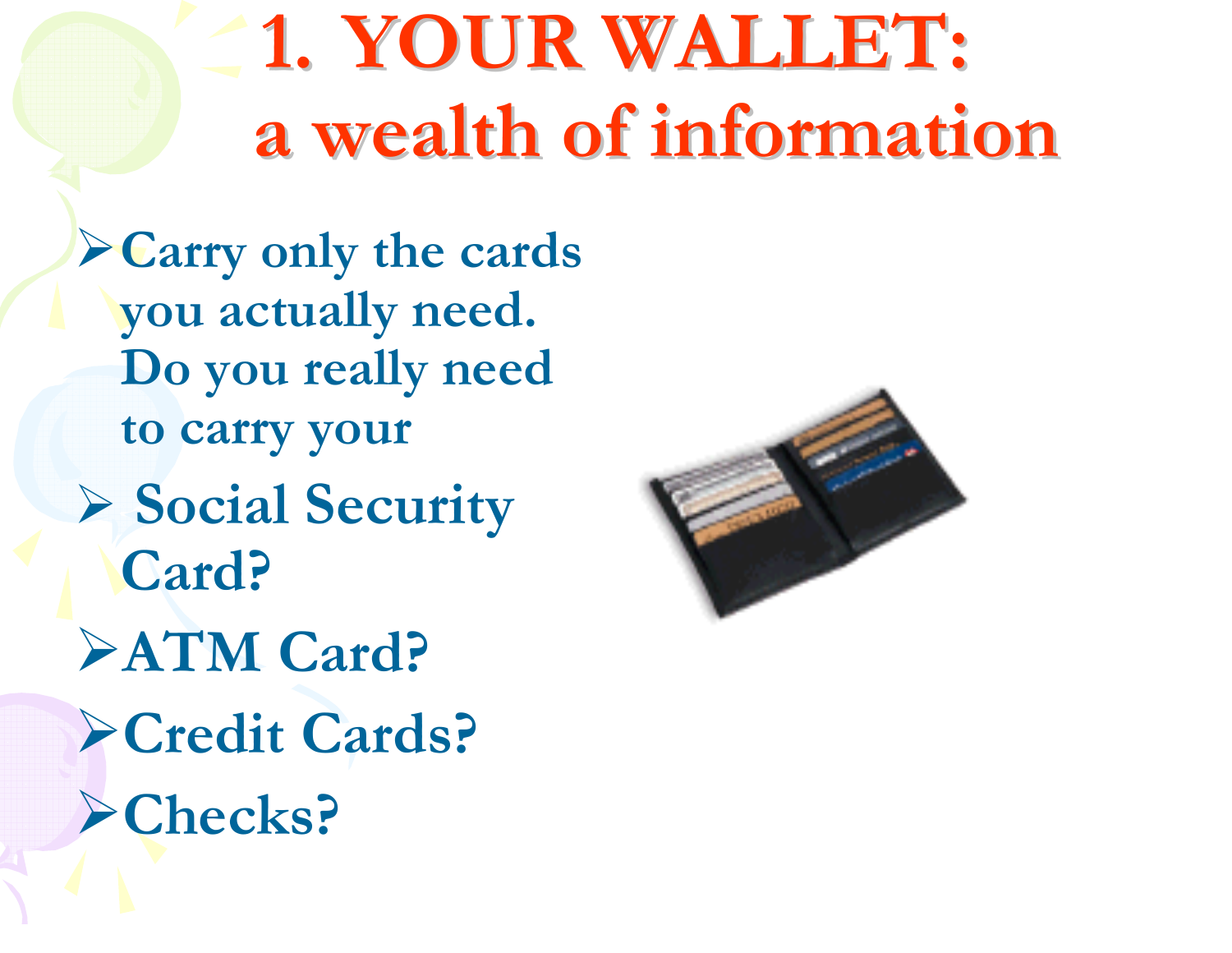**2. MAKE IT MAKE IT UNIQUE** Choose a Personal Identification Number that is different from: Your phone number Digits in your SS# Address Birth Date Any information that is easily accessible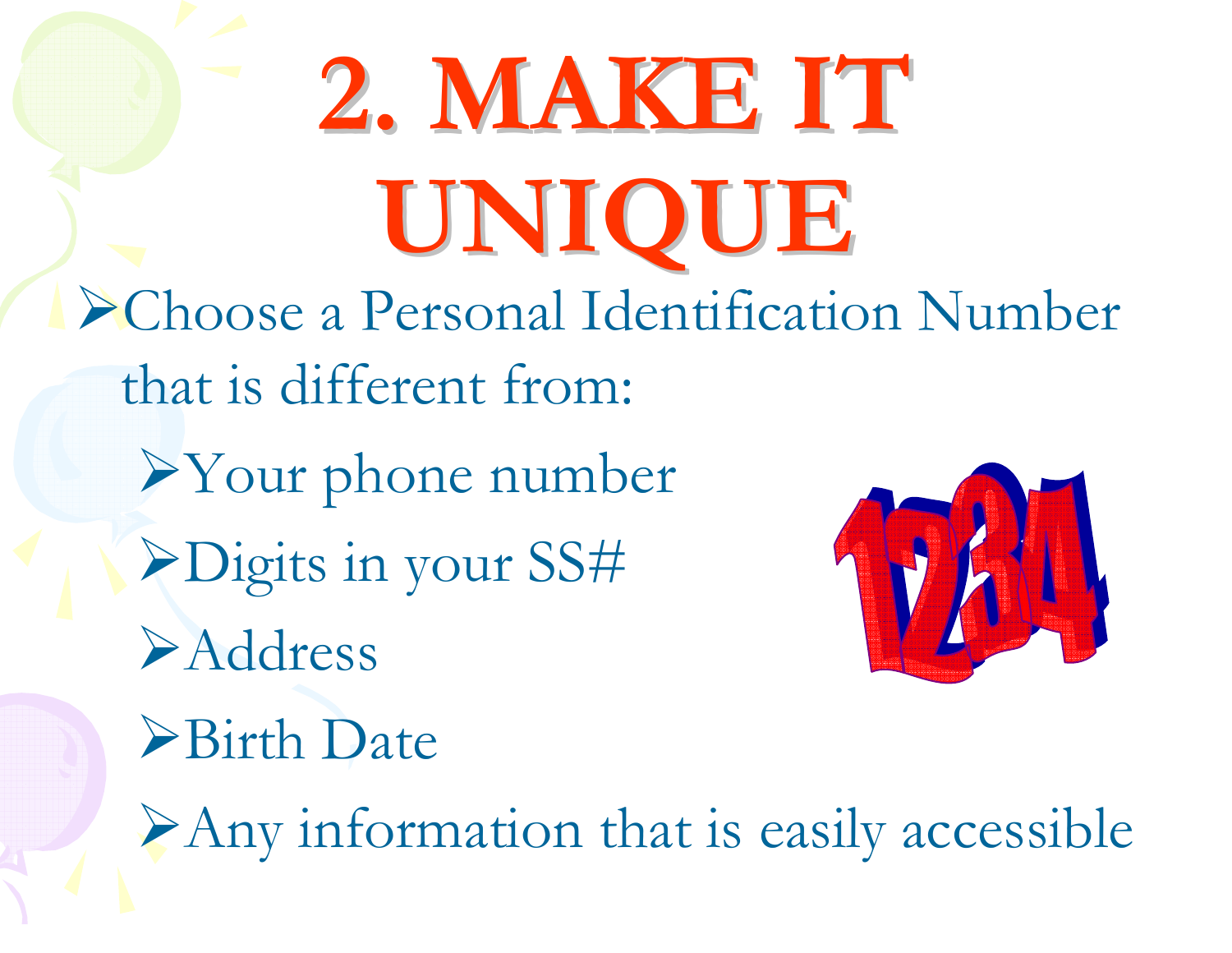# 3. CHANGE PASSWORDS CHANGE PASSWORDS FREQUENTLY

#### •Change passwords frequently!

- $\mathcal{L}_{\mathcal{A}}$ Don't use your pet's name or spouse's name
- Don't use any part of your birth date, address, or social security number
- Don't use words found in the dictionary

Do use a combination of letters and numbers – Ex: H0use4saLe

• Don't opt to "Save Password" for automatic login to websites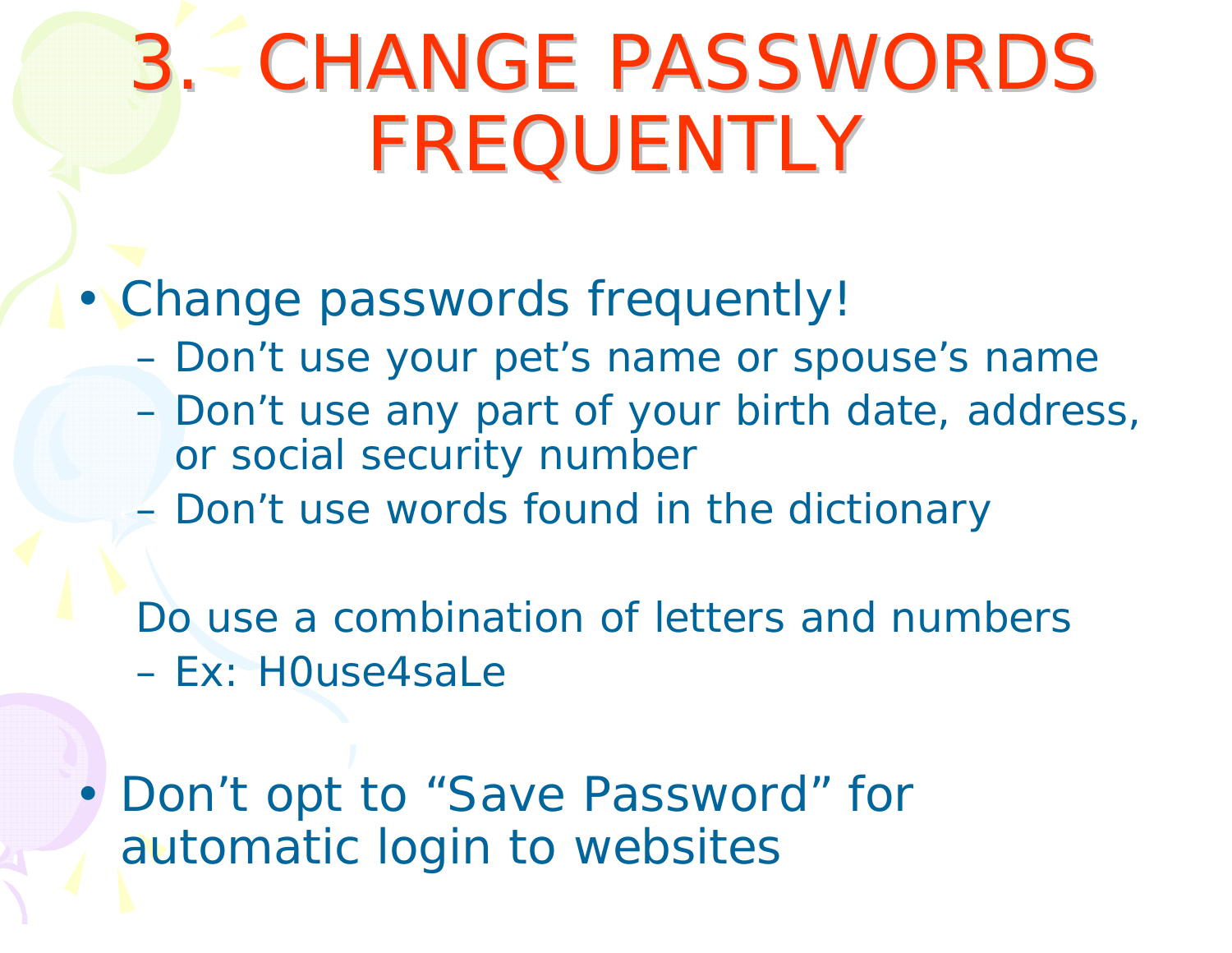# 4. KEEP IT IN MIND

¾Memorize your Personal Identification Number (PIN) AND passwords ¾Do not write PIN on your card ¾Do not keep PINS or PASSWORDS in your wallet

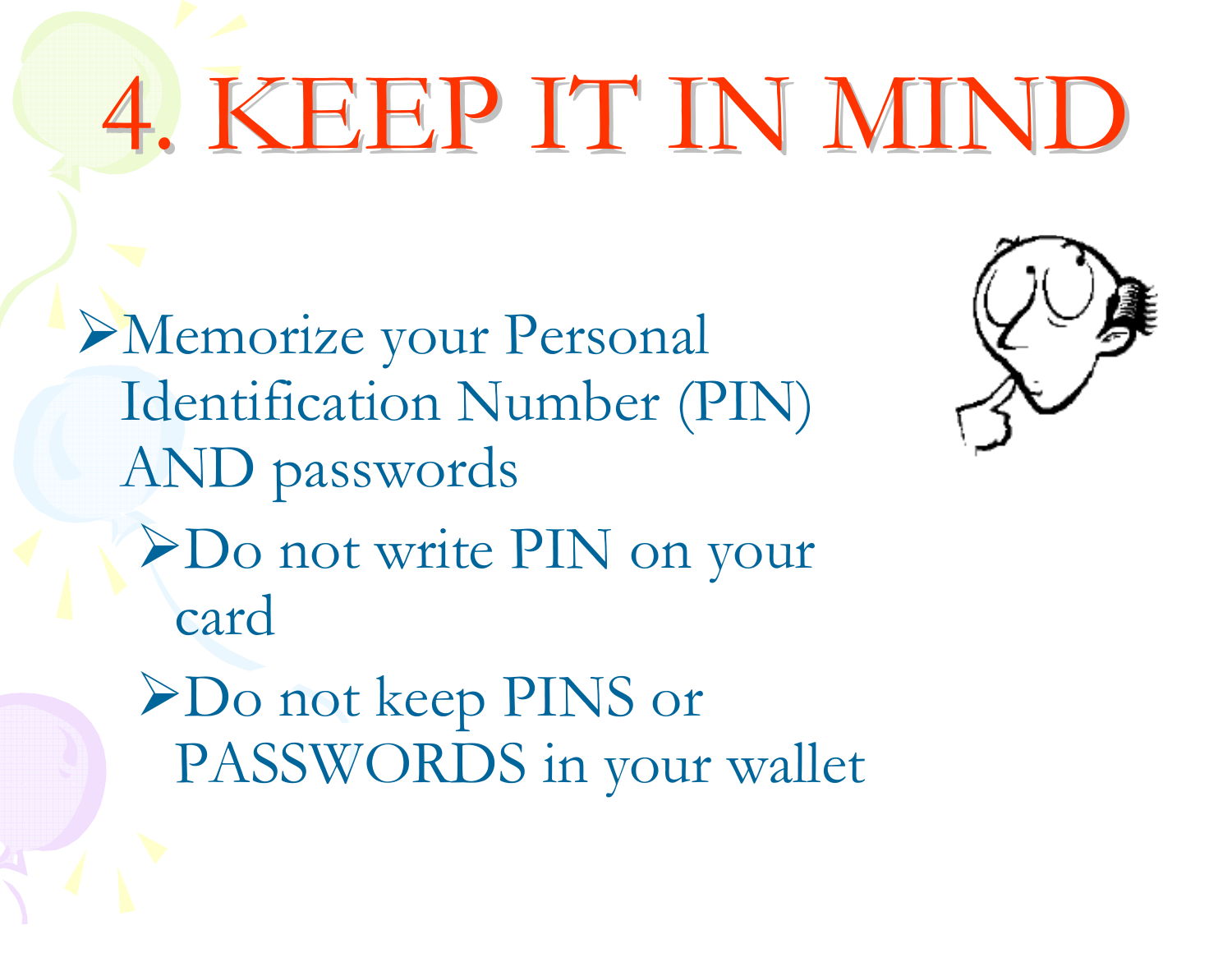# 5. WATCH YOUR BACK ¾Be aware of

people who are eavesdropping or watching you enter your PIN

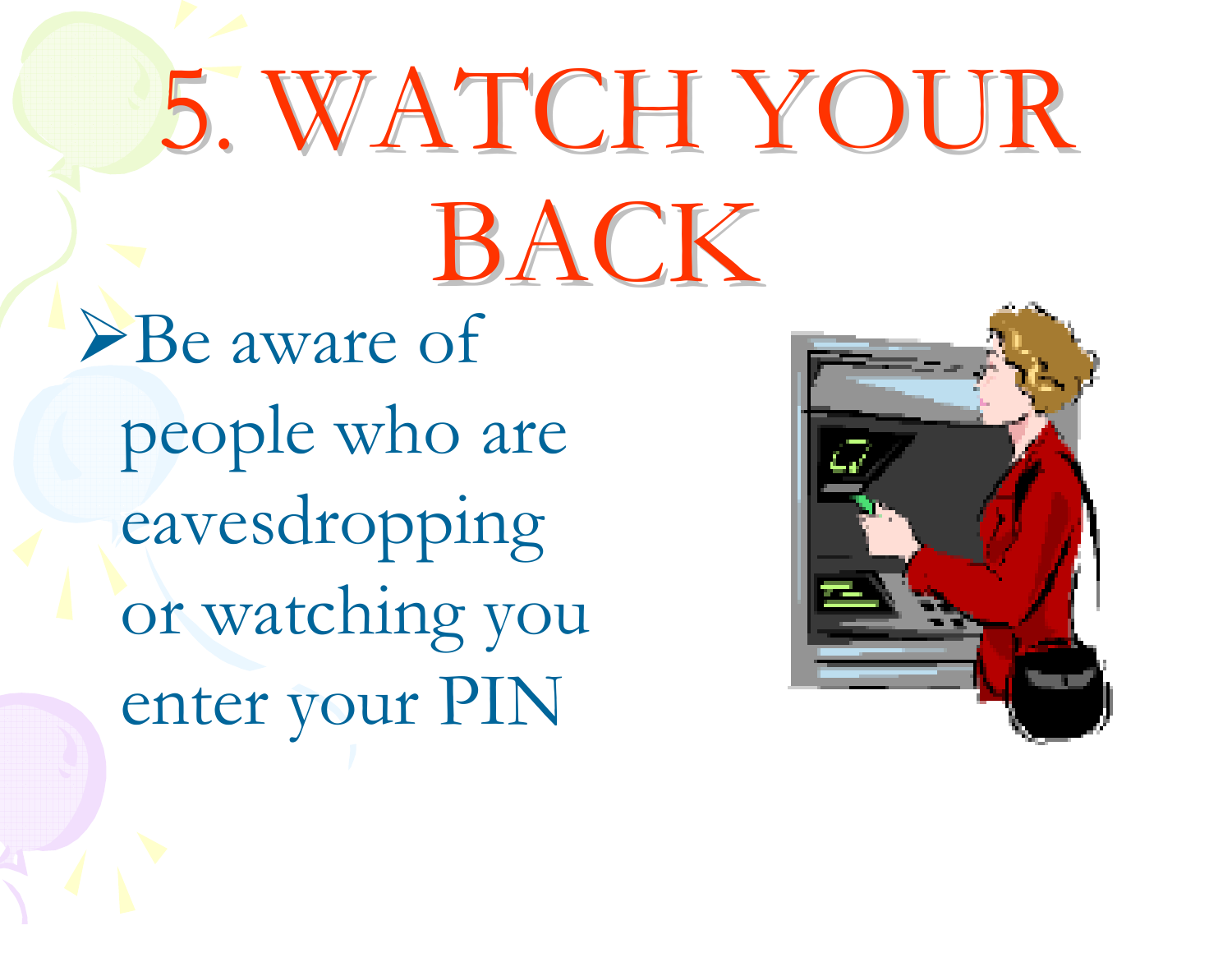# 6. SHRED THE EVIDENCE

### ¾Reasonably Priced

### ¾Crosscut vs. Straight **Cut**

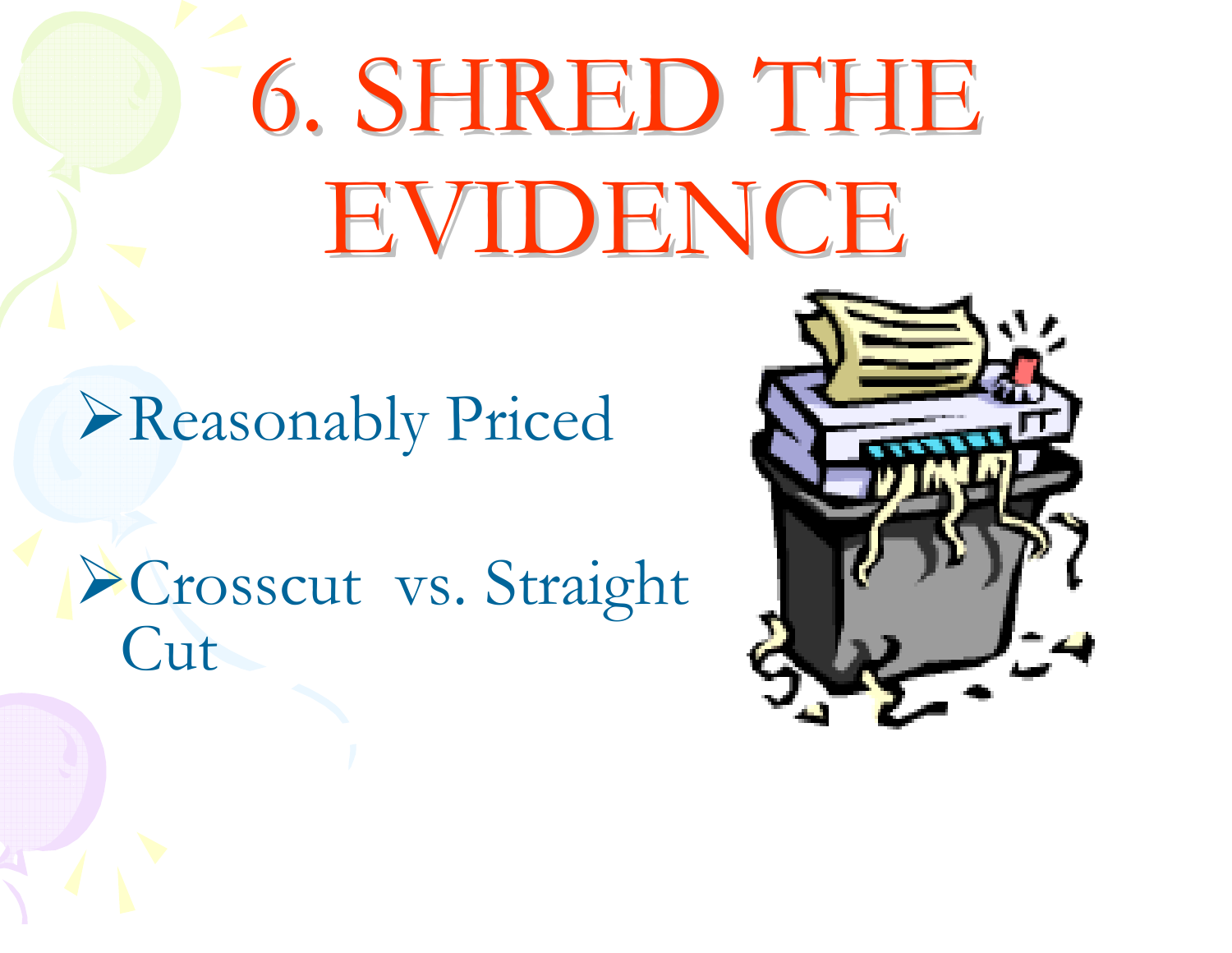# 7. OPT OUT

¾Preapproved credit card offers are easy targets

# ¾1-888-5OPT OUT

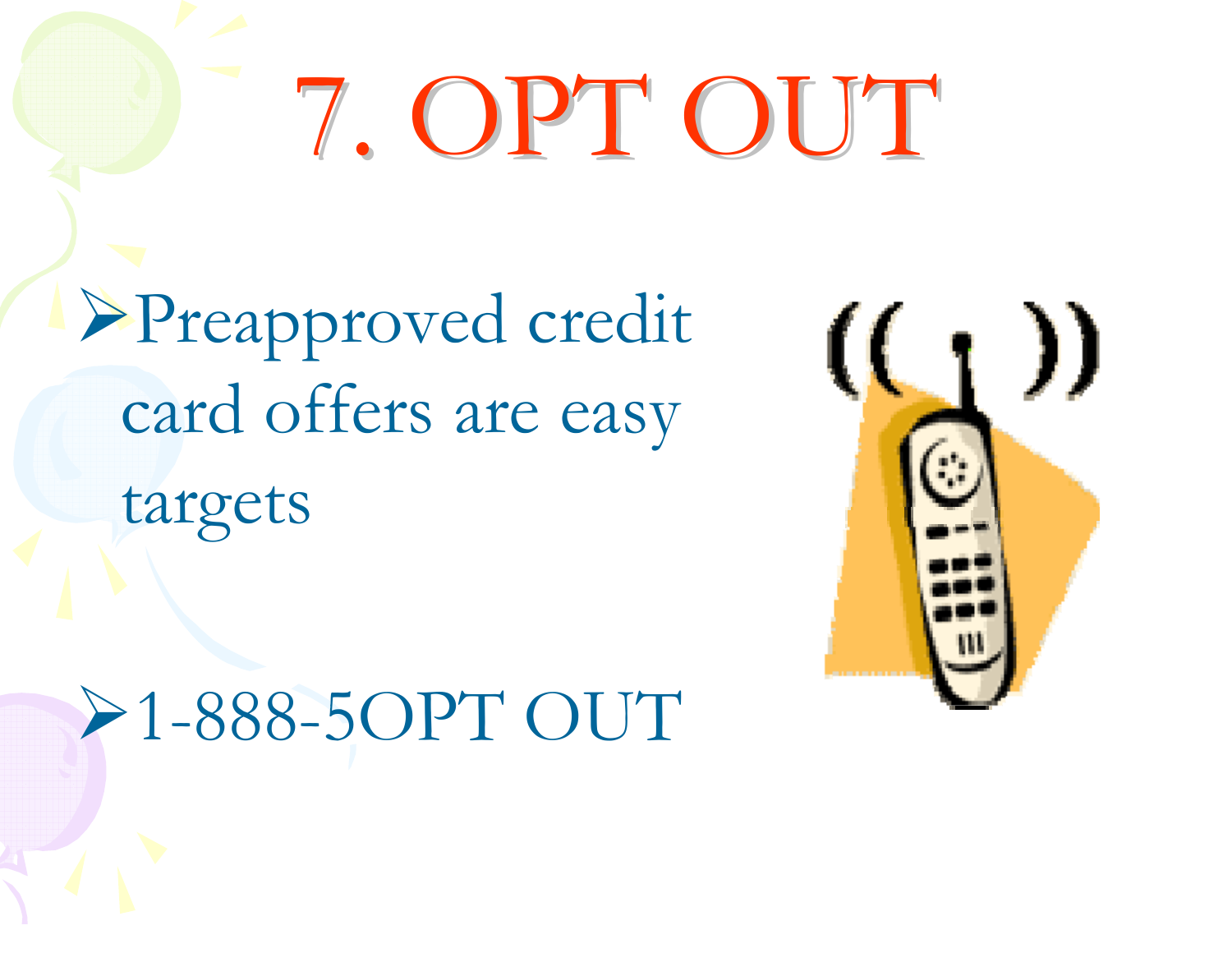# 8. YEARLY CREDIT REPORTS

- ¾ ONE ANNUAL CREDIT REPORT FREE ¾ Annual Credit Report Request
- • On line – **www.annualcreditreport.com**
	- By telephone 877-322-8228

•

•

•

•

By mail – Annual Credit Report Request

P.O. Box 105283

Atlanta, Georgia 30348-5283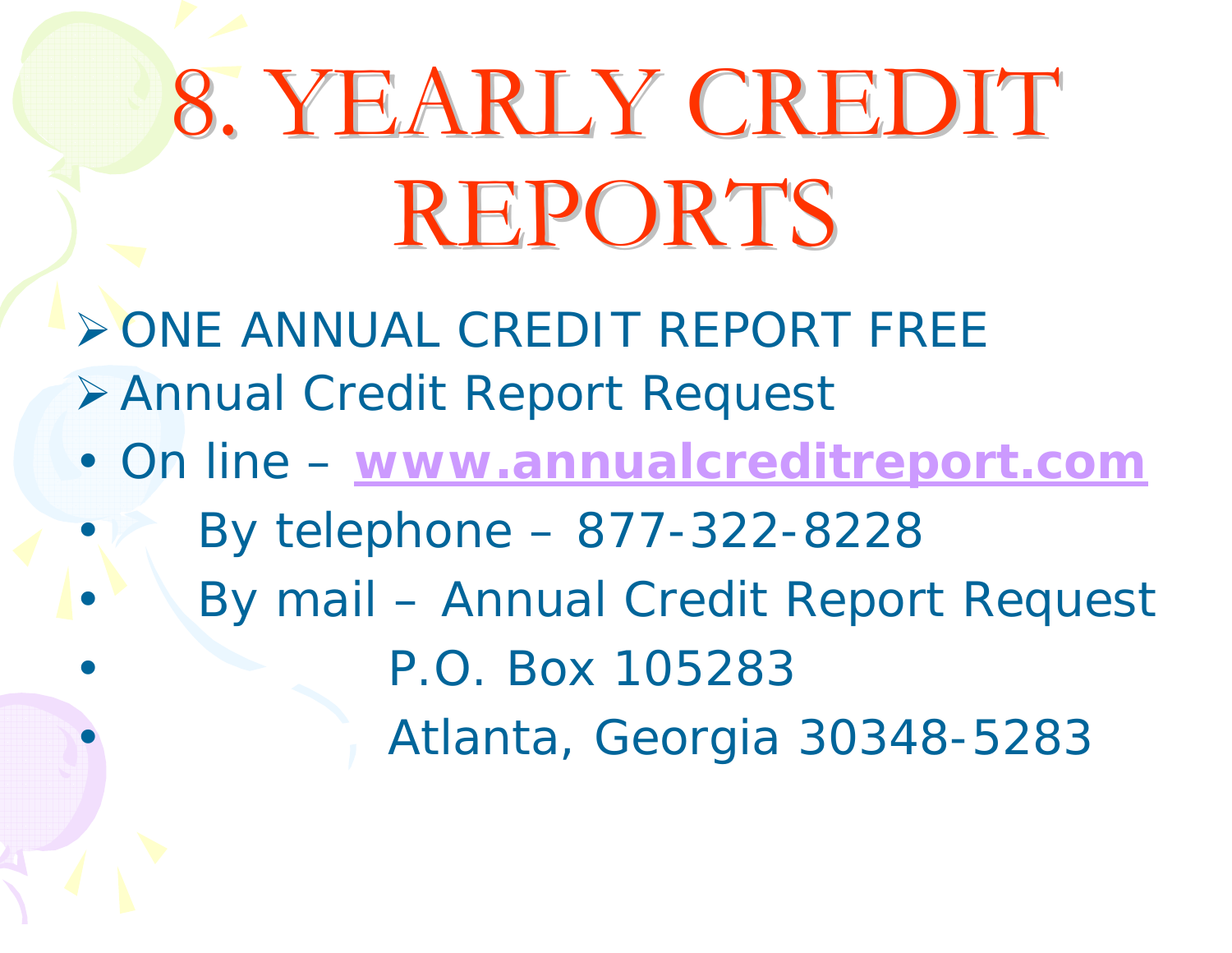# 9. COLLECT YOUR MAIL

• Do not leave mail in your mailbox overnight or on the weekends

**Holland**  Thieves can change your billing address and take control of your account(s)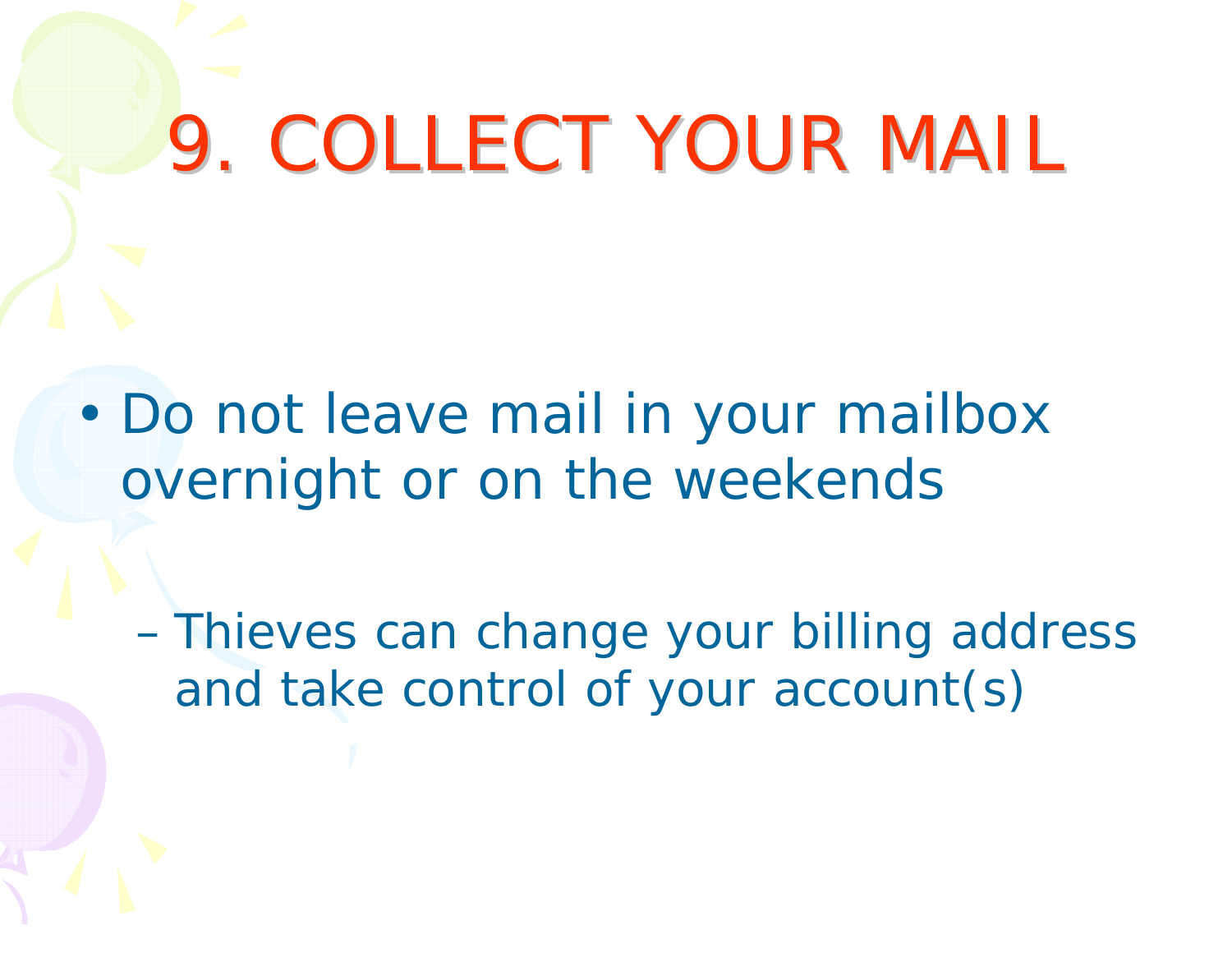# 10. DON'T GIVE OUT YOUR **SSN**

- • Do not give out SSN, credit card numbers or bank account numbers unless
	- You know who you are dealing with and it is,
	- For a good reason **AND**
	- Is required.
- • Many institutions now issue ID numbers rather than use the SSN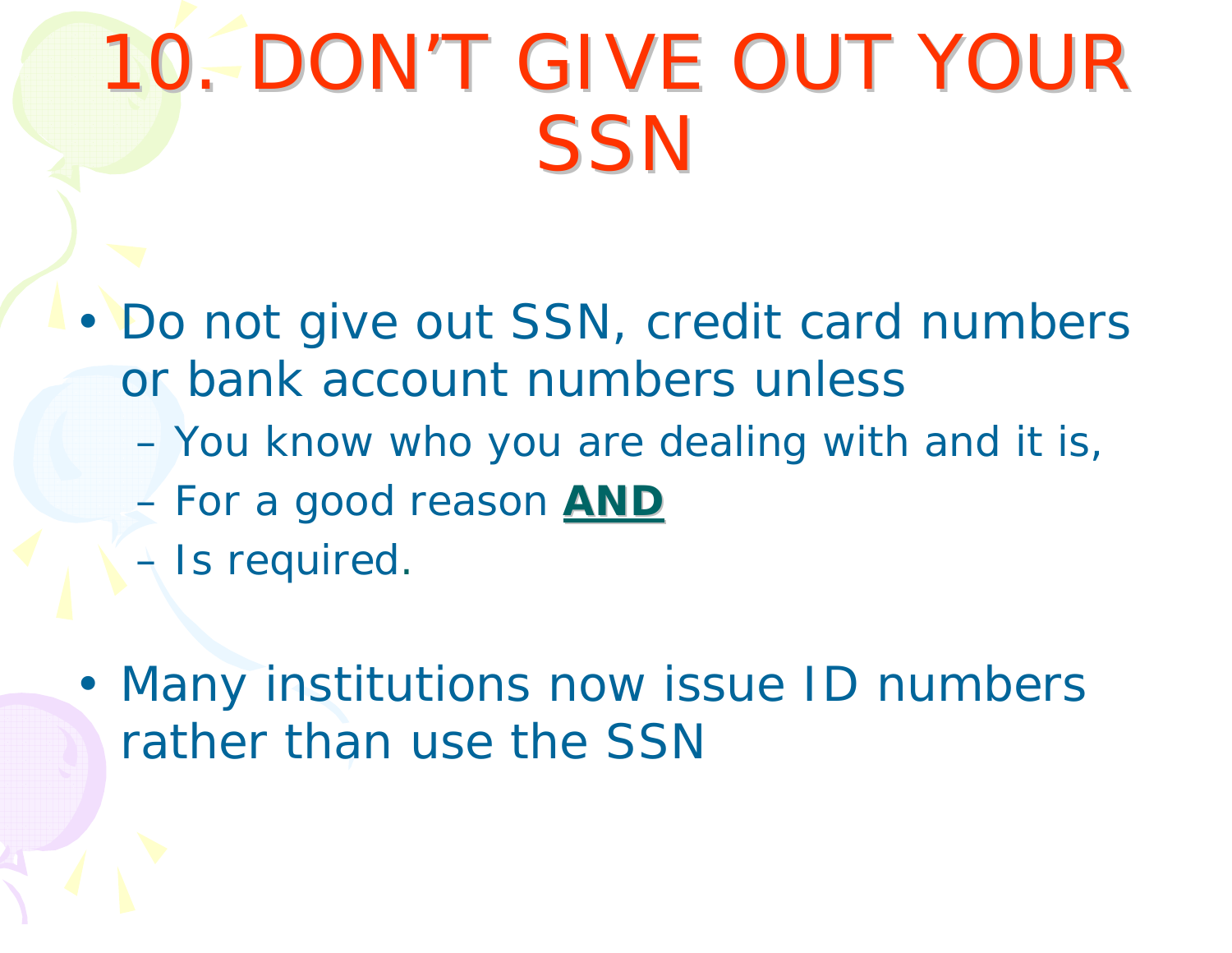# 11. LOOK FOR THE LOCK

- •Don't provide unnecessary information!
	- Keep a low profile online to reduce your risk
	- Opt not to be included in directories

• Look for the padlock! – Ensure a secure connection with the server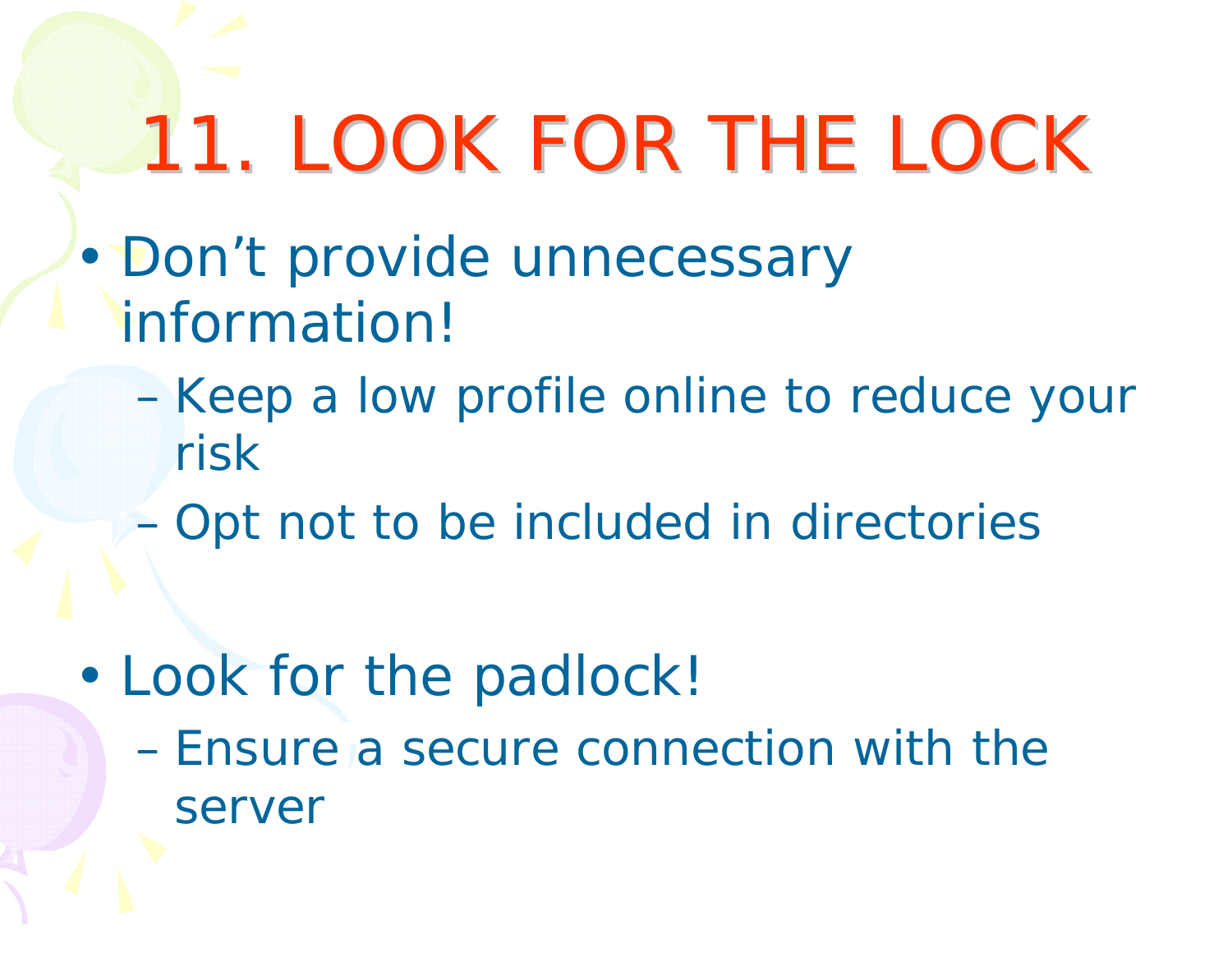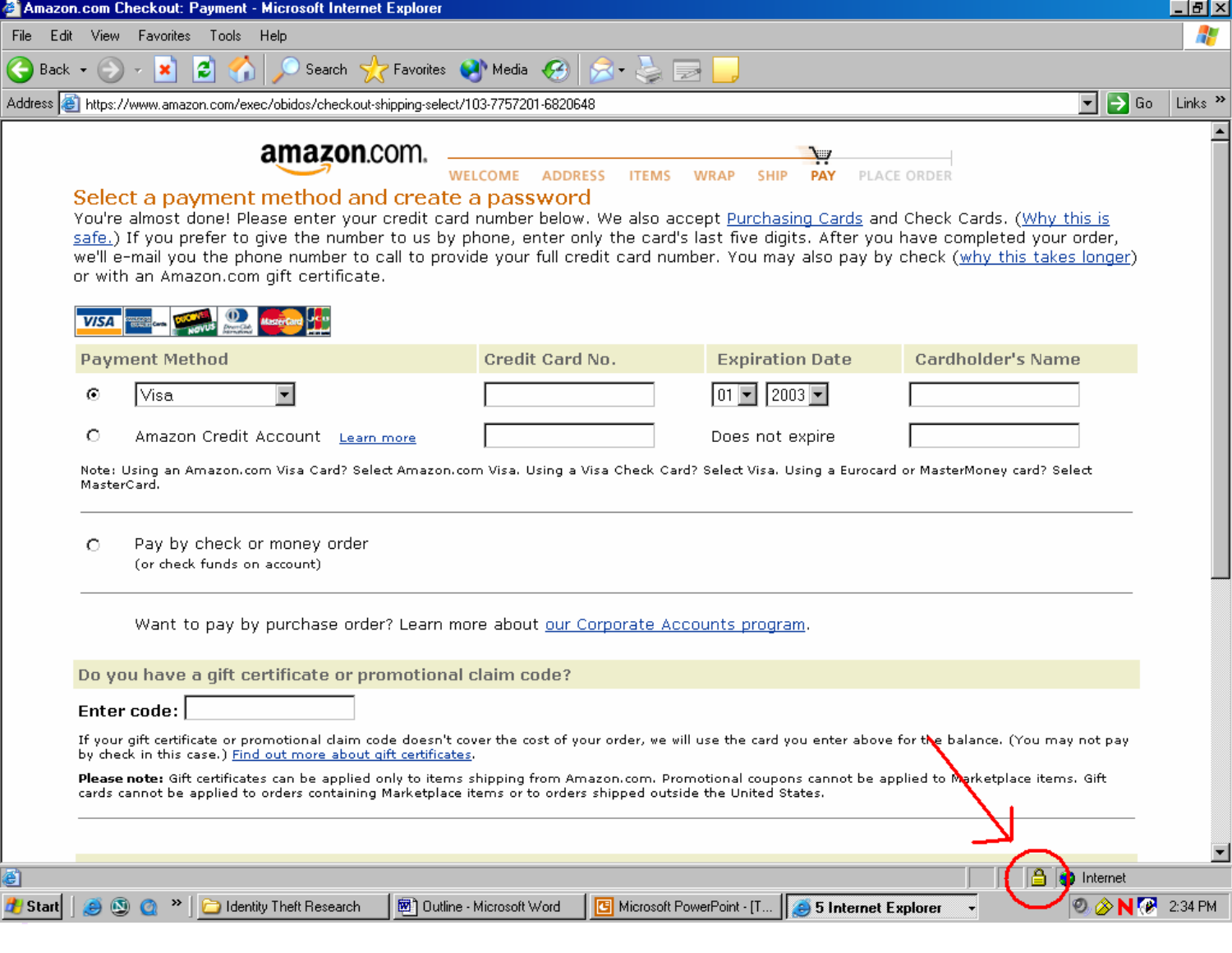# 12. KEEP SOFTWARE UPDATED

#### • **Update computer software Hart Community -Get all the latest security patches**

#### •**• Get virus protection**

### **Install a firewall**

•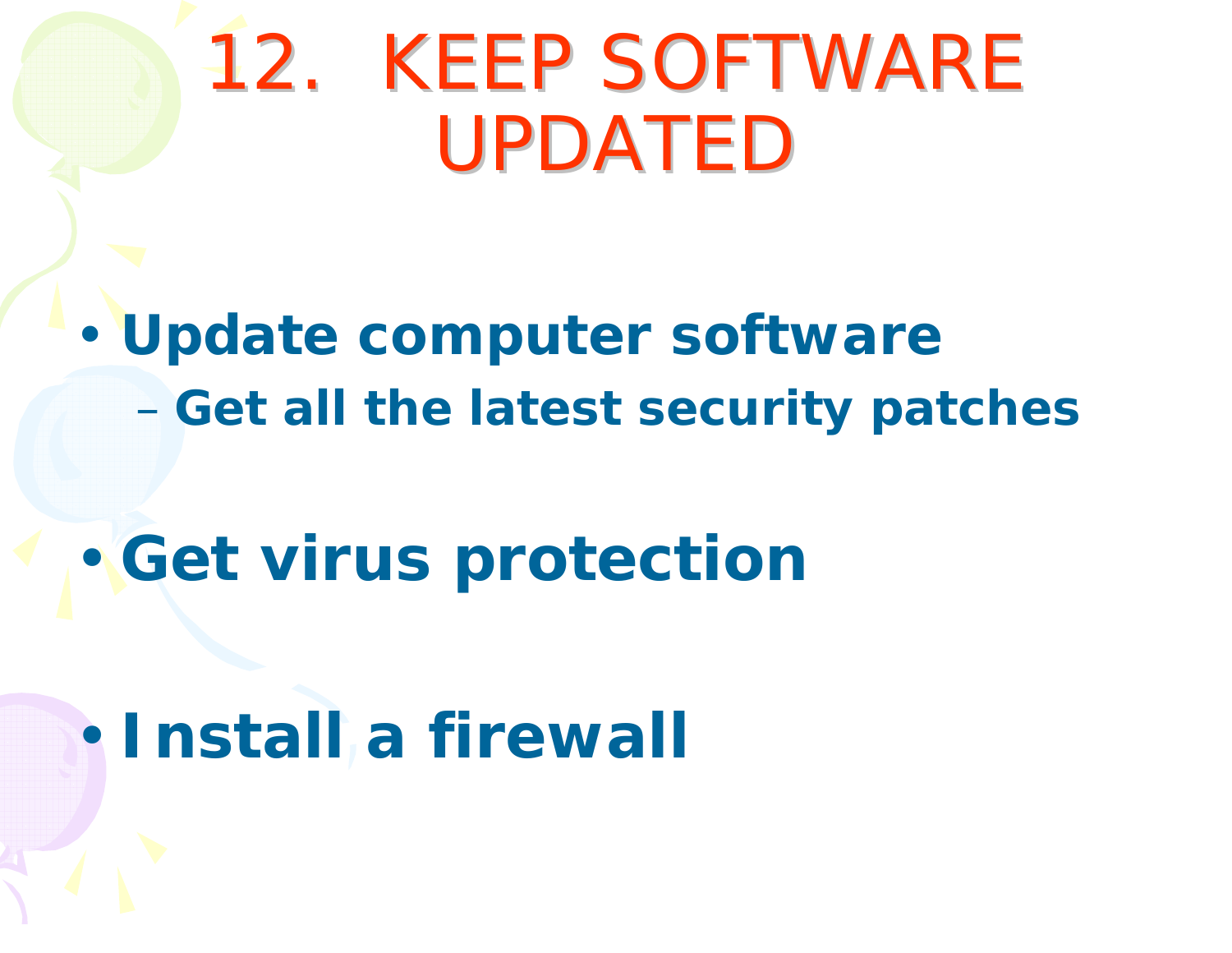# 13. DISCARDING YOUR **COMPUTER**

- • Disk Shredders
	- Wipe your hard drive clean before you throw away, give away, or sell
	- **Hart Common**  BCWipe **www.jetico.com**
		- meets Department of Defense computer security standards

WipeDrive **www.whitecanyon.com**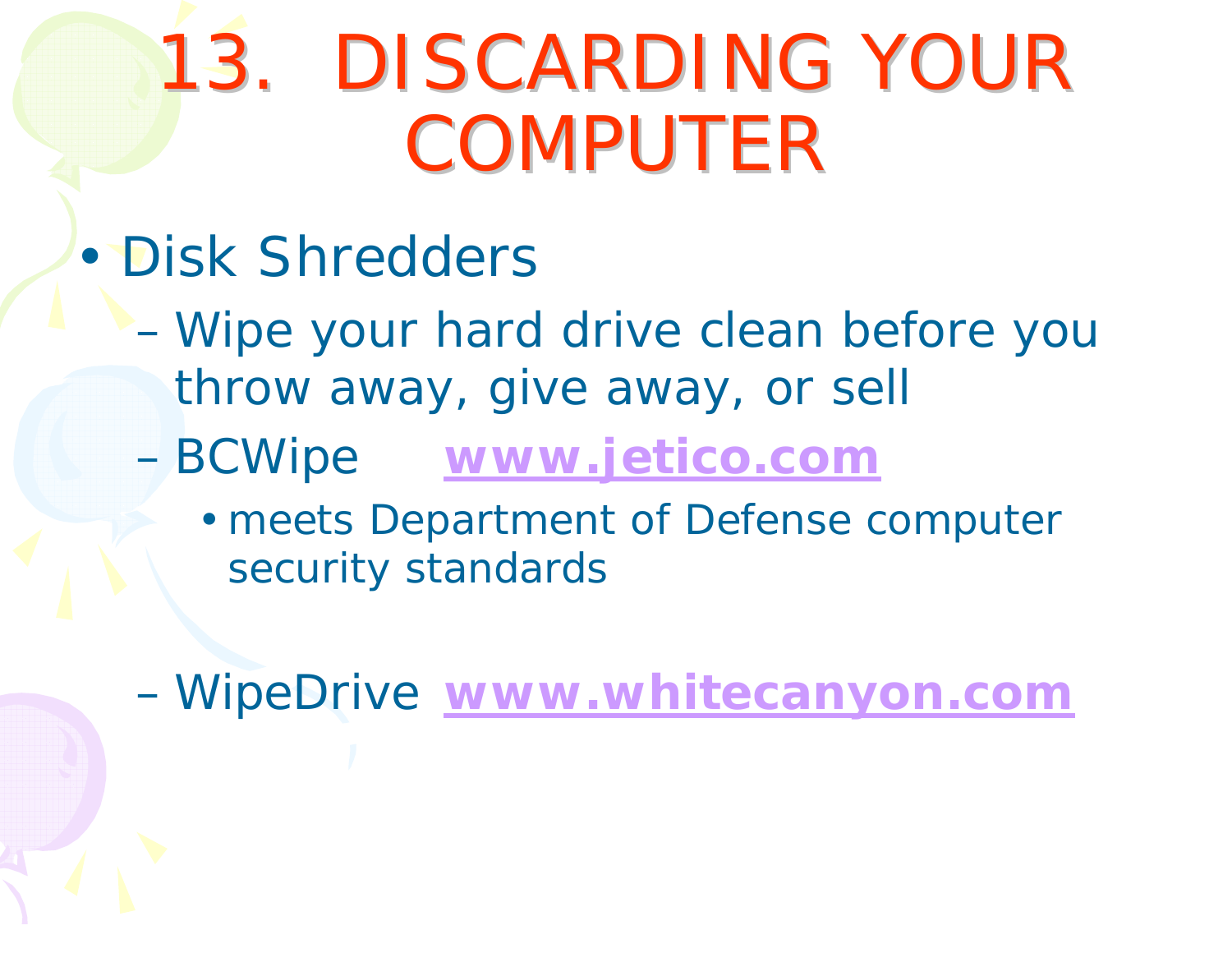### **IF YOU BECOME A VICTIM IF YOU BECOME A VICTIM…**



**1. Contact the Contact the 3 Major reporting agencies reporting agencies:** **2. Contact the creditors Contact the creditors**or banks for any accounts that may have been  **tampered with or opened tampered with or opened fraudulently fraudulently**

3. If you know where the theft took place file a  **report with the local police report with the local police in that community in that community**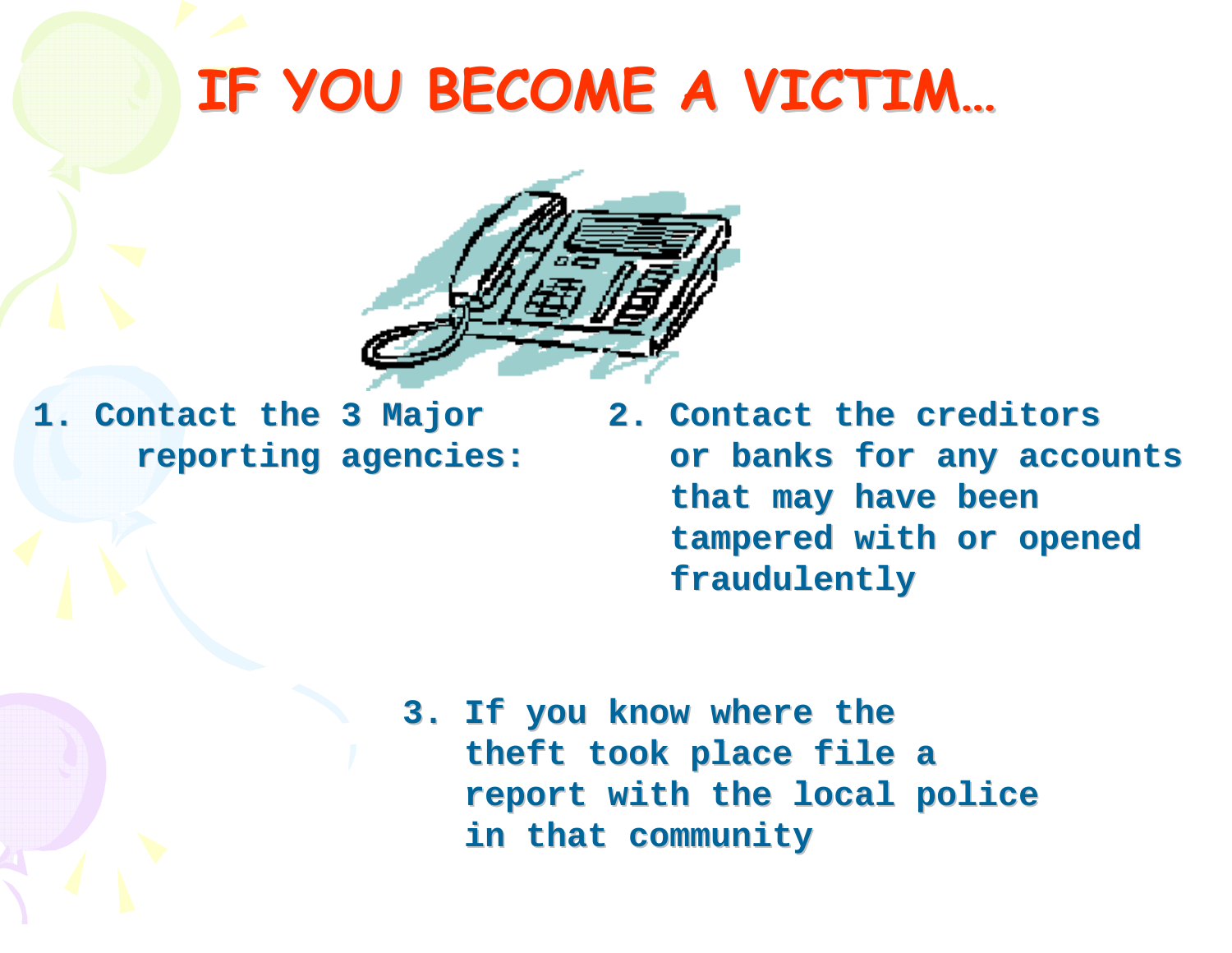

# VICTIM CONSEQUENCES FOR FAILURE TO PROMPTLY TAKE ACTION



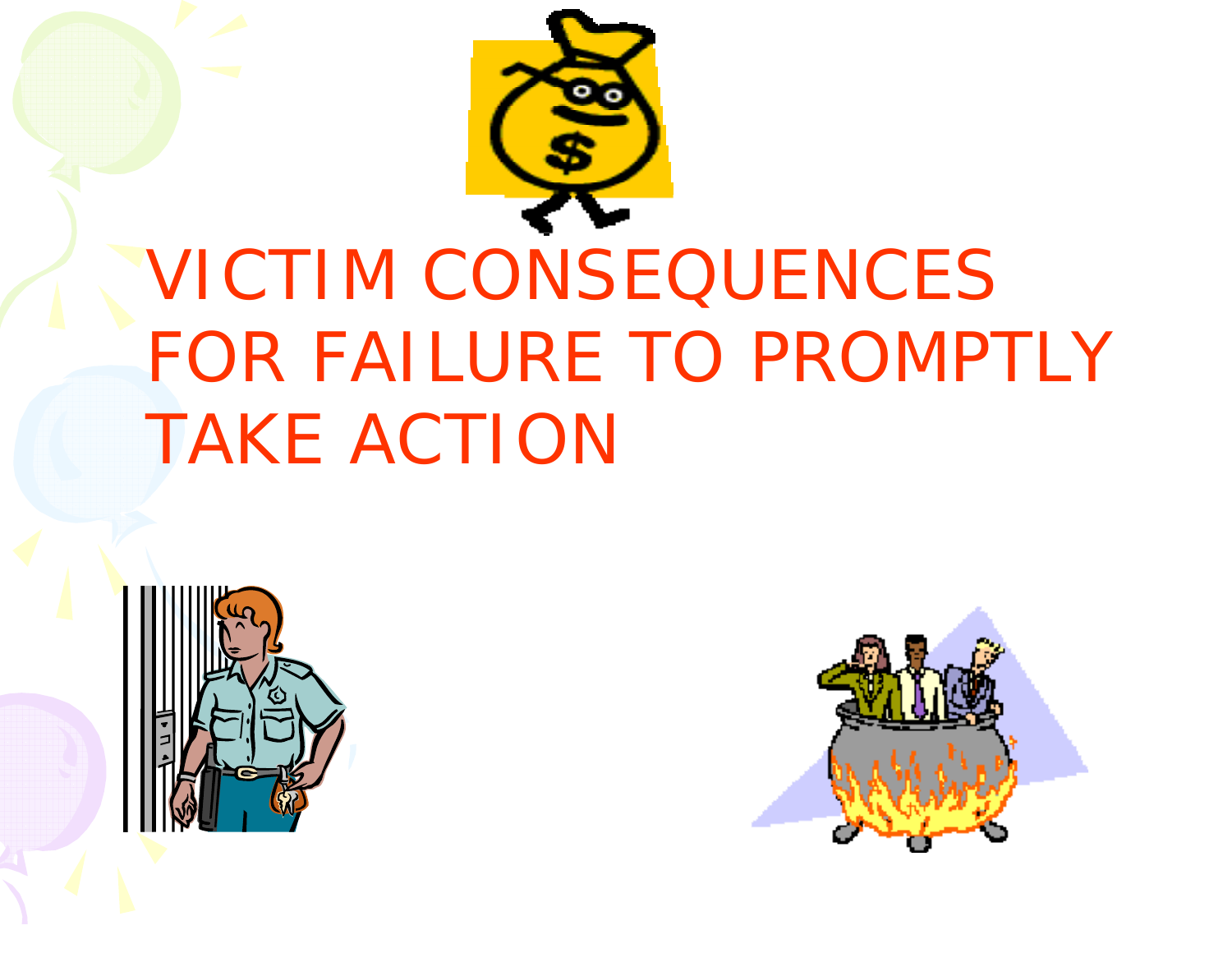# FAILURE TO PROMPTLY REPORT

- • ATM CARDS, DEBIT CARDS,& ELECTRONIC FUND TRANSFERS
	- Electronic Fund Transfer Act
		- Report within 2 days loss limit = \$50.
		- Report between 2 and 60 days loss limit  $= $500.$
		- Report after 60 days no limit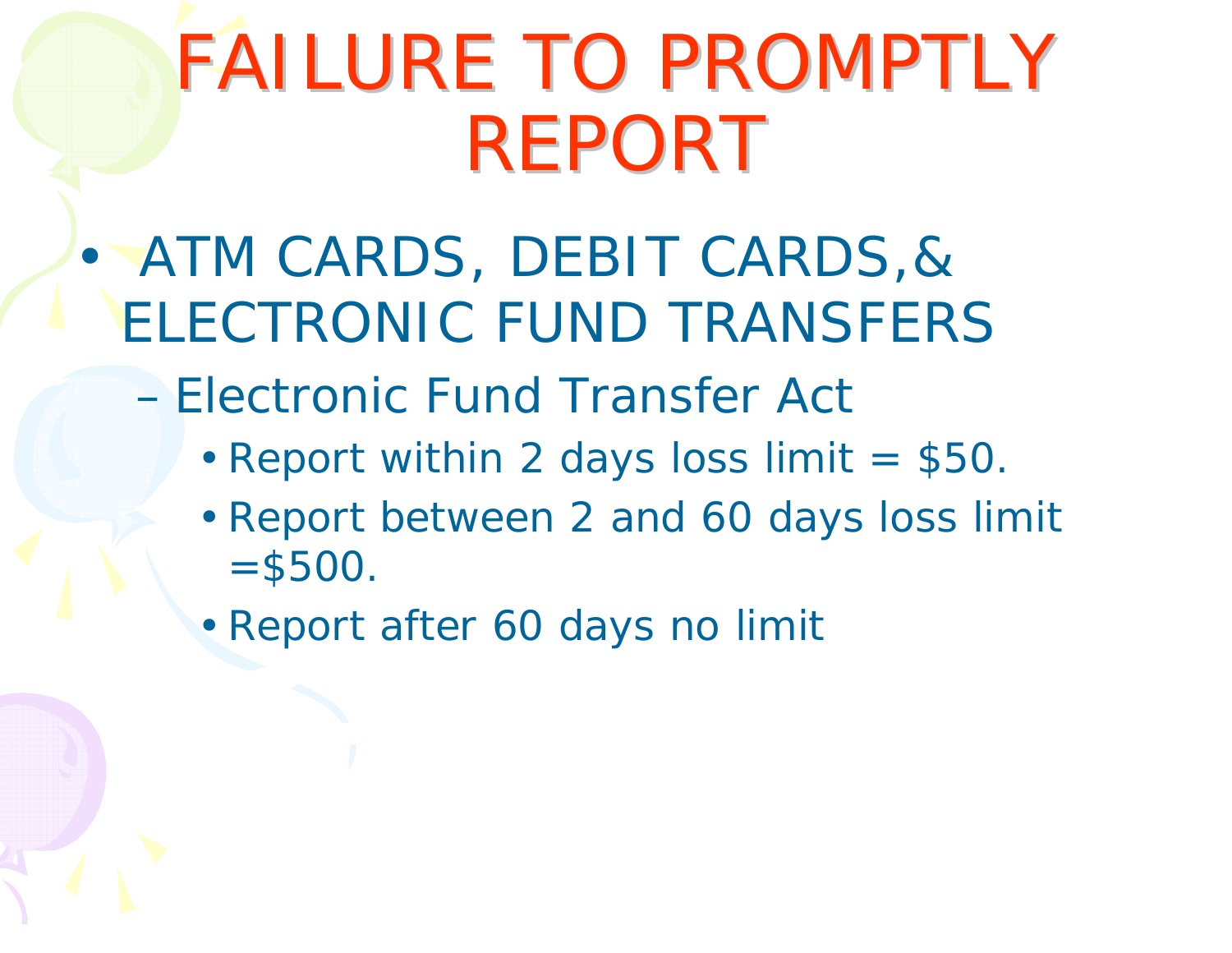# FILE COMPLAINT WITH FTC & APPROPRIATE AGENCY

• FTC's identity theft hotline – Toll-free 1-877-438-4338

• BANKS – – FDIC – State chartered banks • -toll free 1-800-934-3342 **Holland**  Federal Reserve System – • -1-202-452-3693 – CREDIT UNIONS – • -1-703-518-6360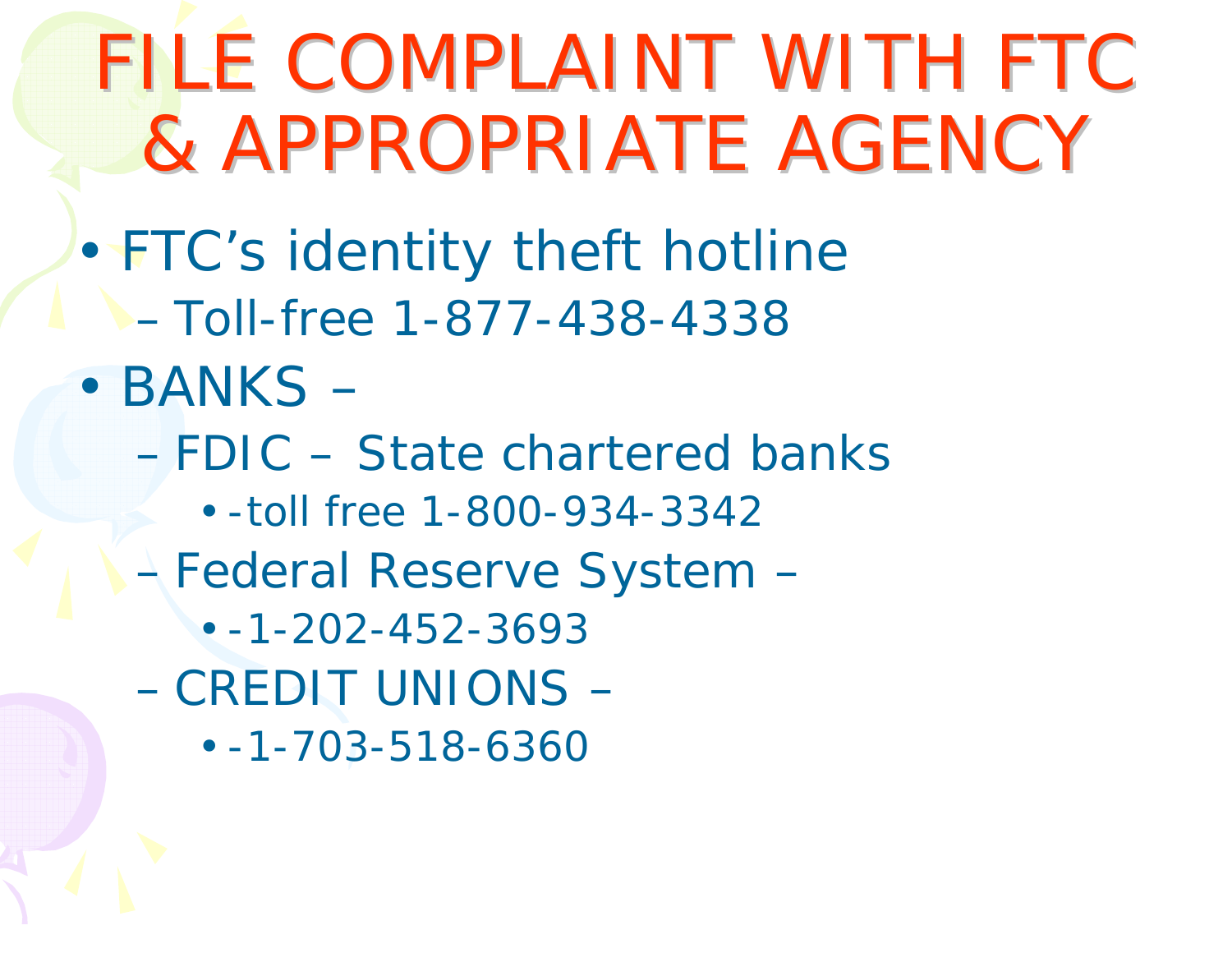# FILING THE COMPLAINT CONTINUED

- •DRIVER'S LICENSE – state DMV
- • MAIL THEFT – U.S. Postal Inspection Service @
	- www.usps.gov/websites/depart/inspe ct
- • SOCIAL SECURITY NUMBER THEFT AND MISUSE -1-800-269-0271
- •IRS - TAX FRAUD – 1-800-829-0433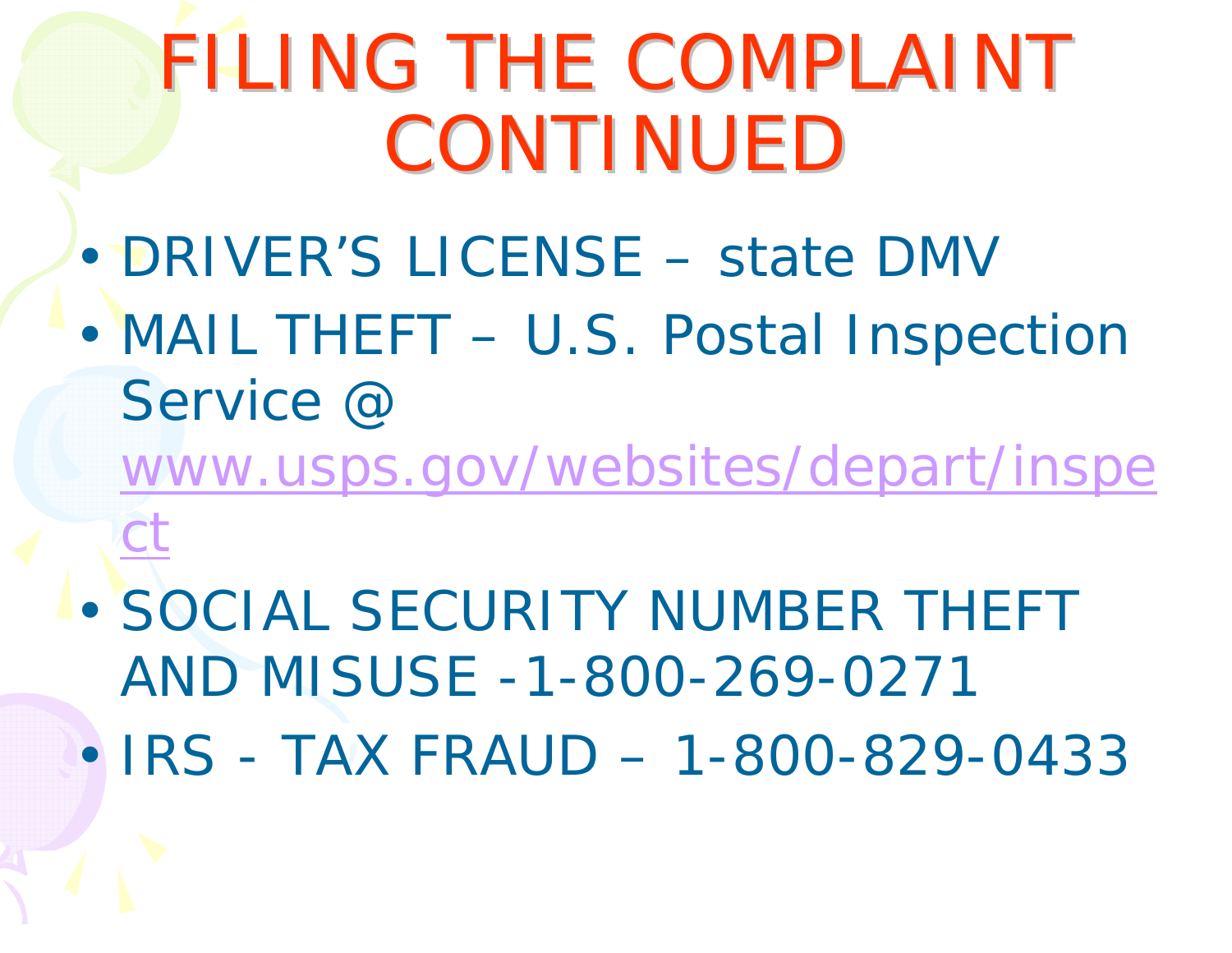### NOT JUST INDIVIDUALS BUT BUSINESSES ARE AT SUBSTANTIAL RISK

• Businesses lose billions of dollars every year from computer crime and credit card fraud that are linked to identity theft.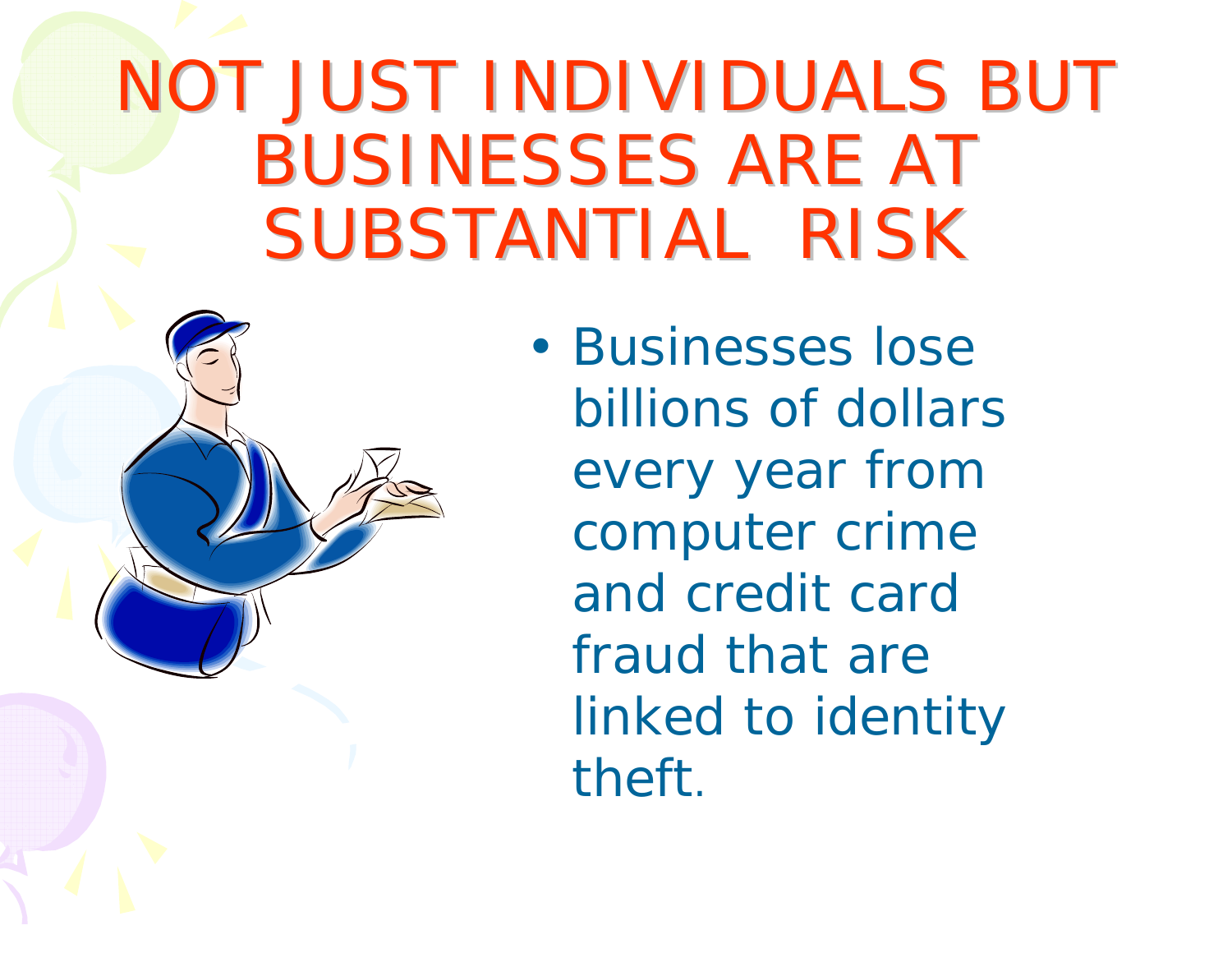# **WHAT BUSINESSES CAN DO TO AVOID PROBLEMS PROBLEMS ASSOCIATED WITH IDENTITY THEFT IDENTITY THEFT**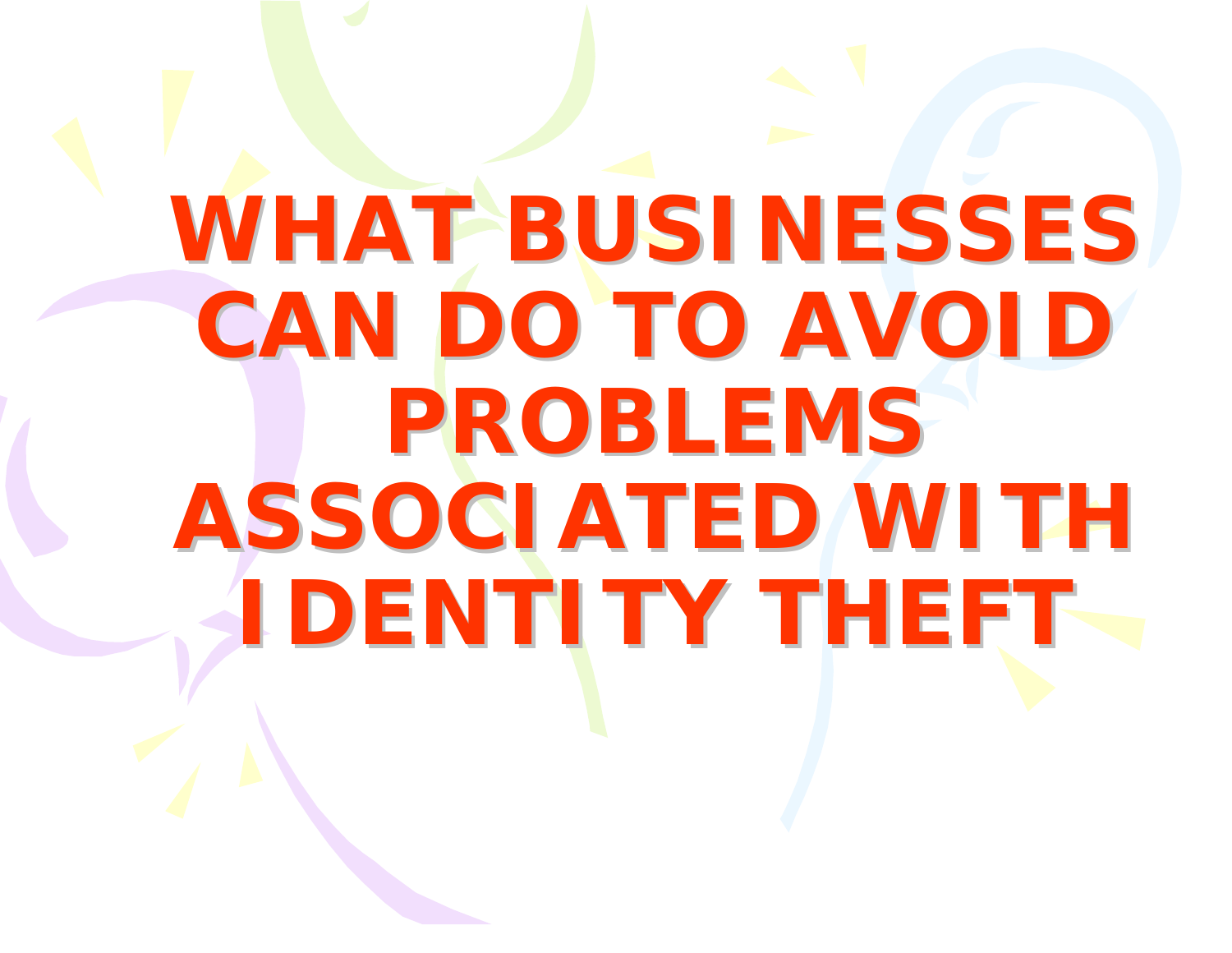# 1. SCREEN EMPLOYEES

•

–Develop a process to screen employees who have access to personal information, even if they are part-time.

–Screen the cleaning service and temporary firms that are used.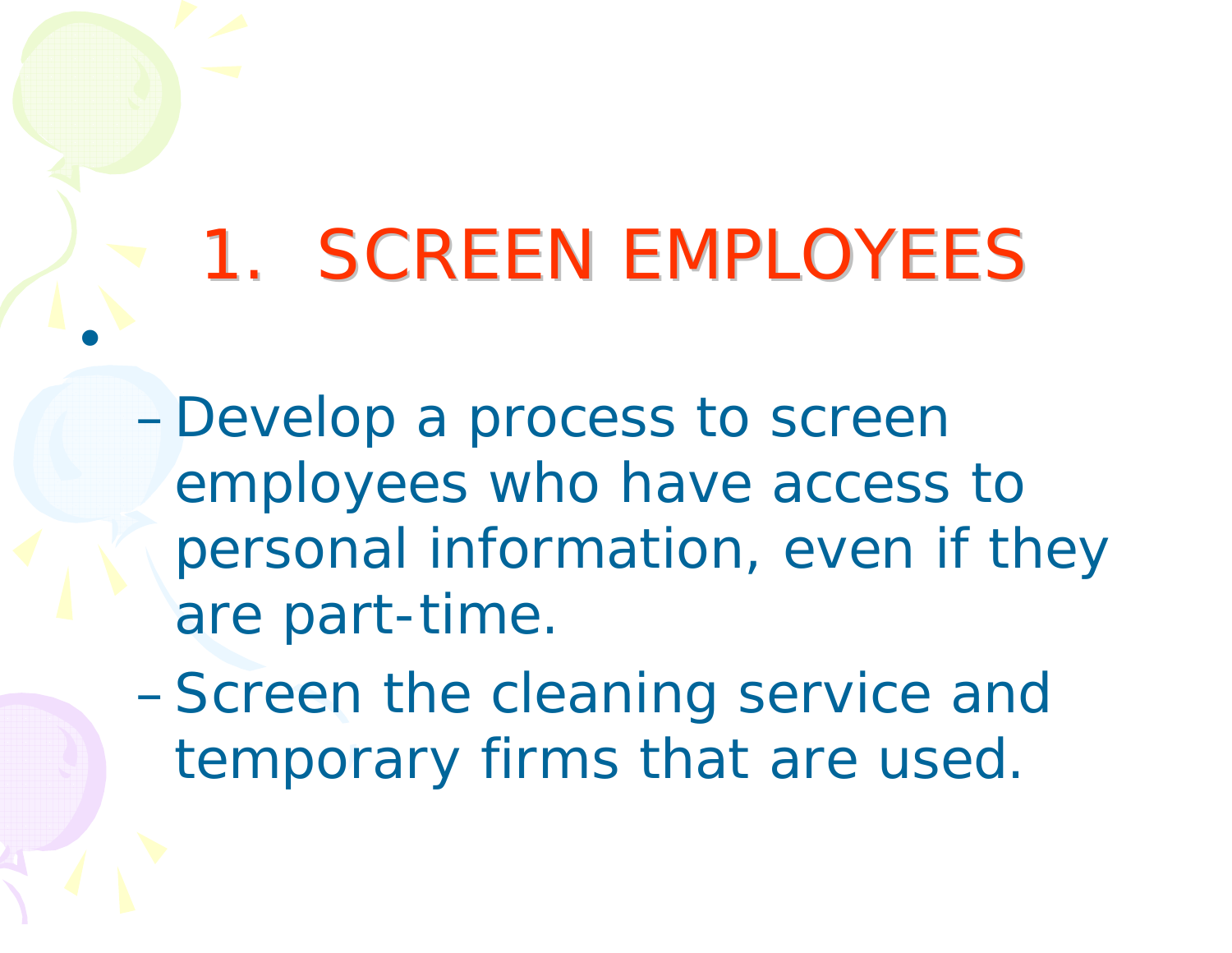# 2. SECURITY MEASURES

–Consider placing photos on your business cards, employee identification cards and badges.

–Adopt secure methods for disposing of personal information, such as using shredders.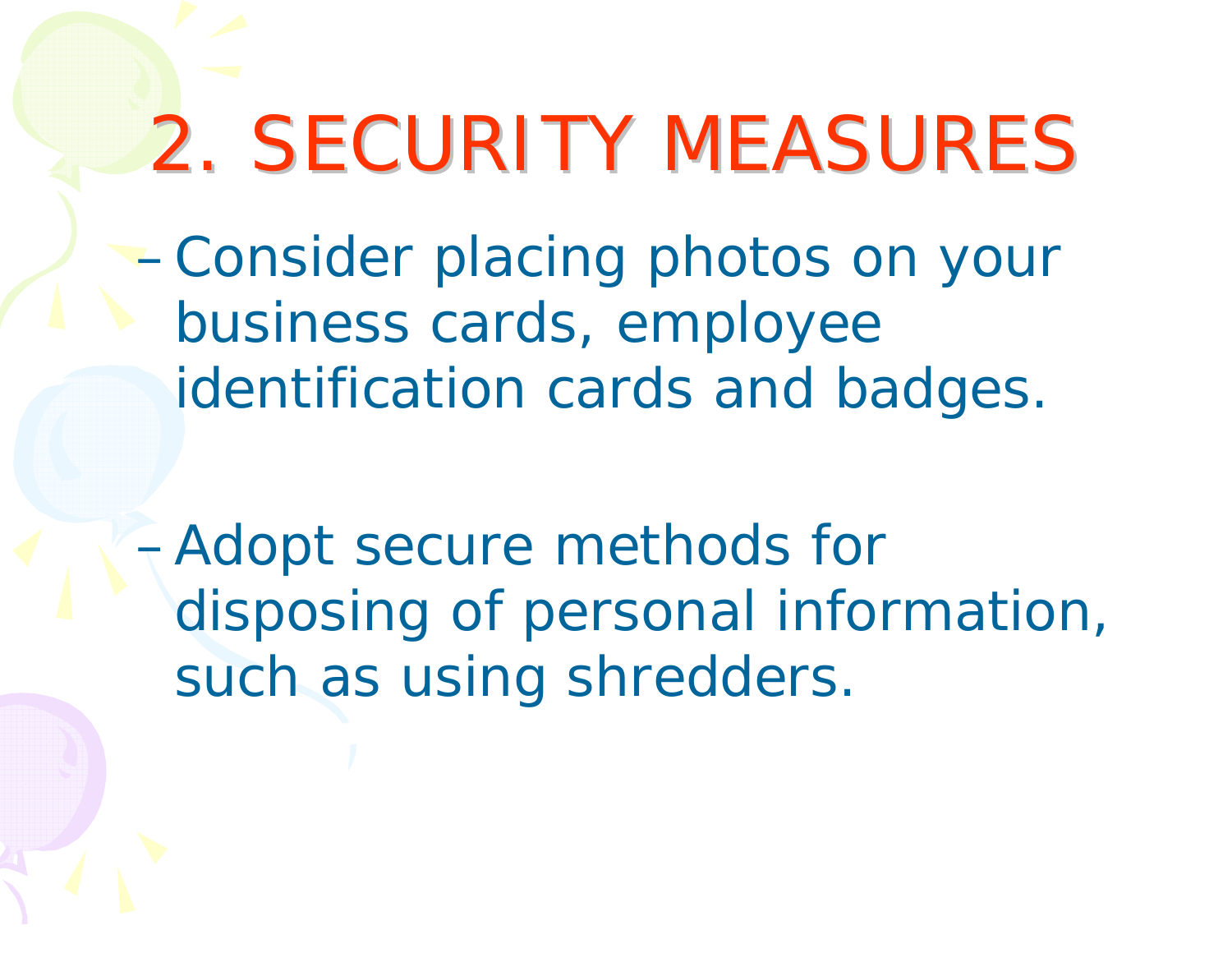# **3. IS THE INFORMATION** COLLECTED NEEDED?

- • Rethink type of information really needed from customers and employees. Less might be better.
- Keep current paper applications/customer forms secure and dispose of old applications properly (shredding).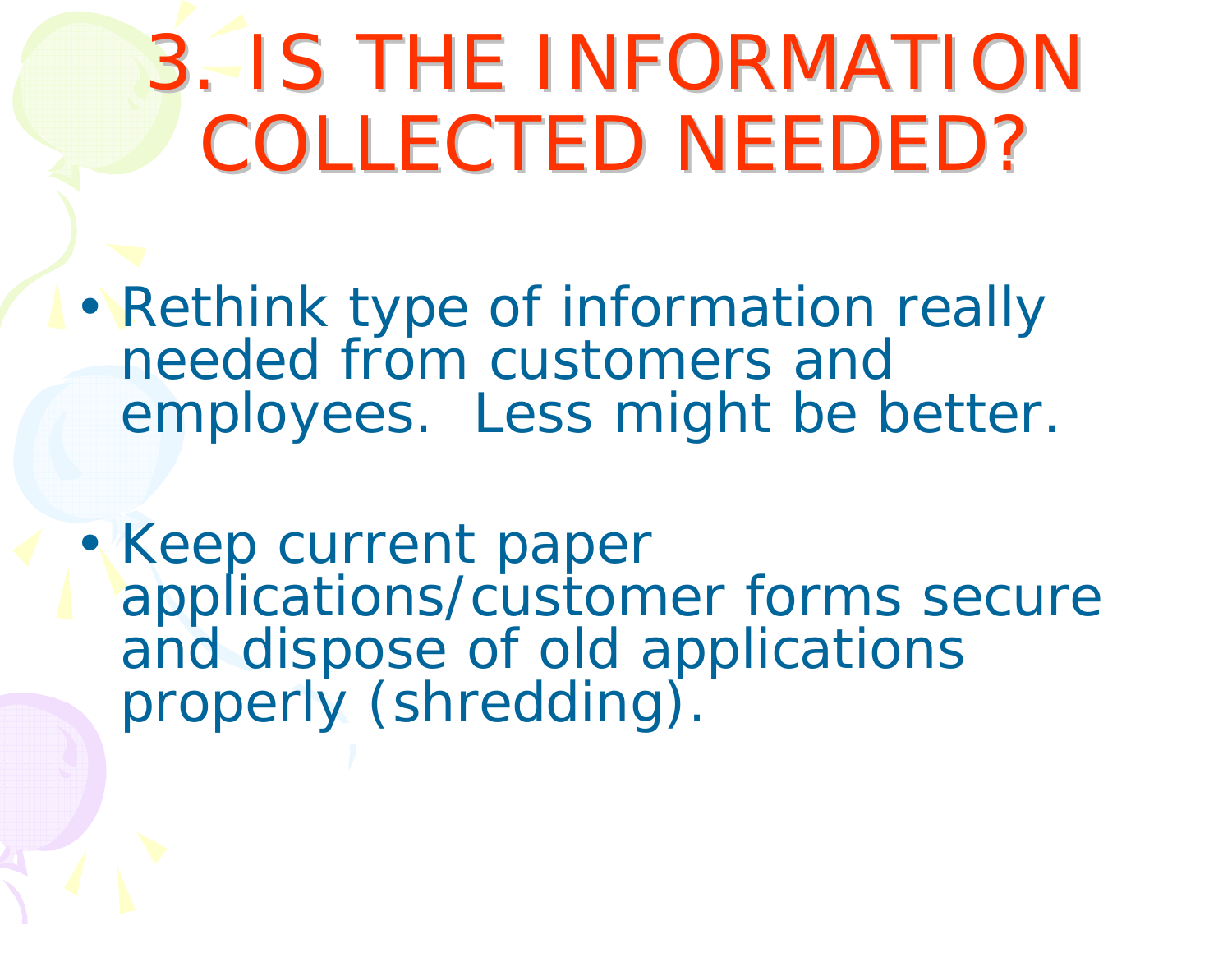# 4. LIMIT ACCESS

- • Limit access to authorized **INDIVIDUALS** (logins/passwords, content rights)
- • Have computer system administrators encrypt all data stores and check system for security holes regularly.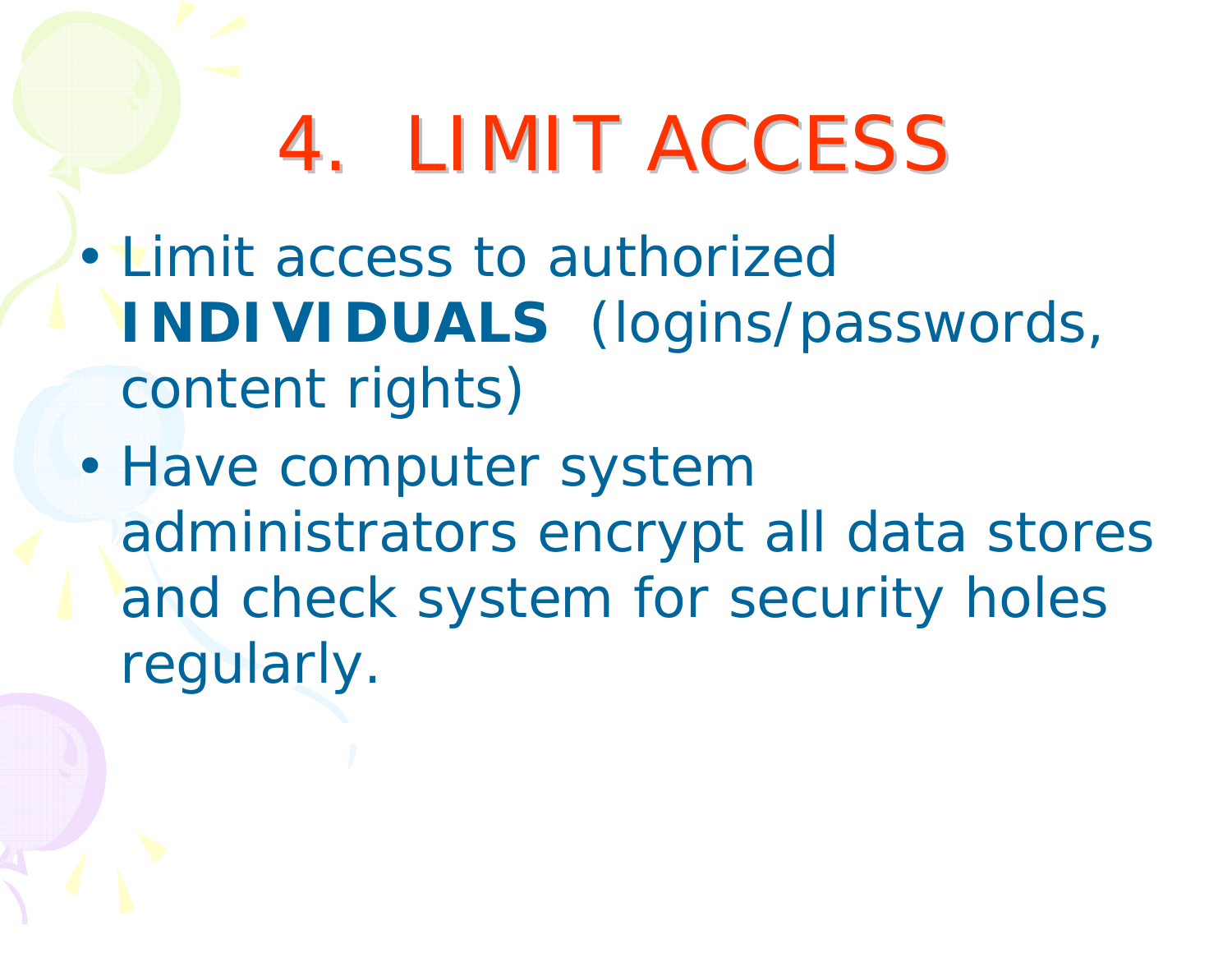# Additional Resources Additional Resources

- Federal Trade Commission
	- www.consumer.gov/idtheft
- • Identity Theft Center
	- www.identitytheft.org
- • Privacy Rights Clearinghouse
	- www.privacyrights.org
- PA DO-NOT-CALL LIST
	- 1-888-777-3406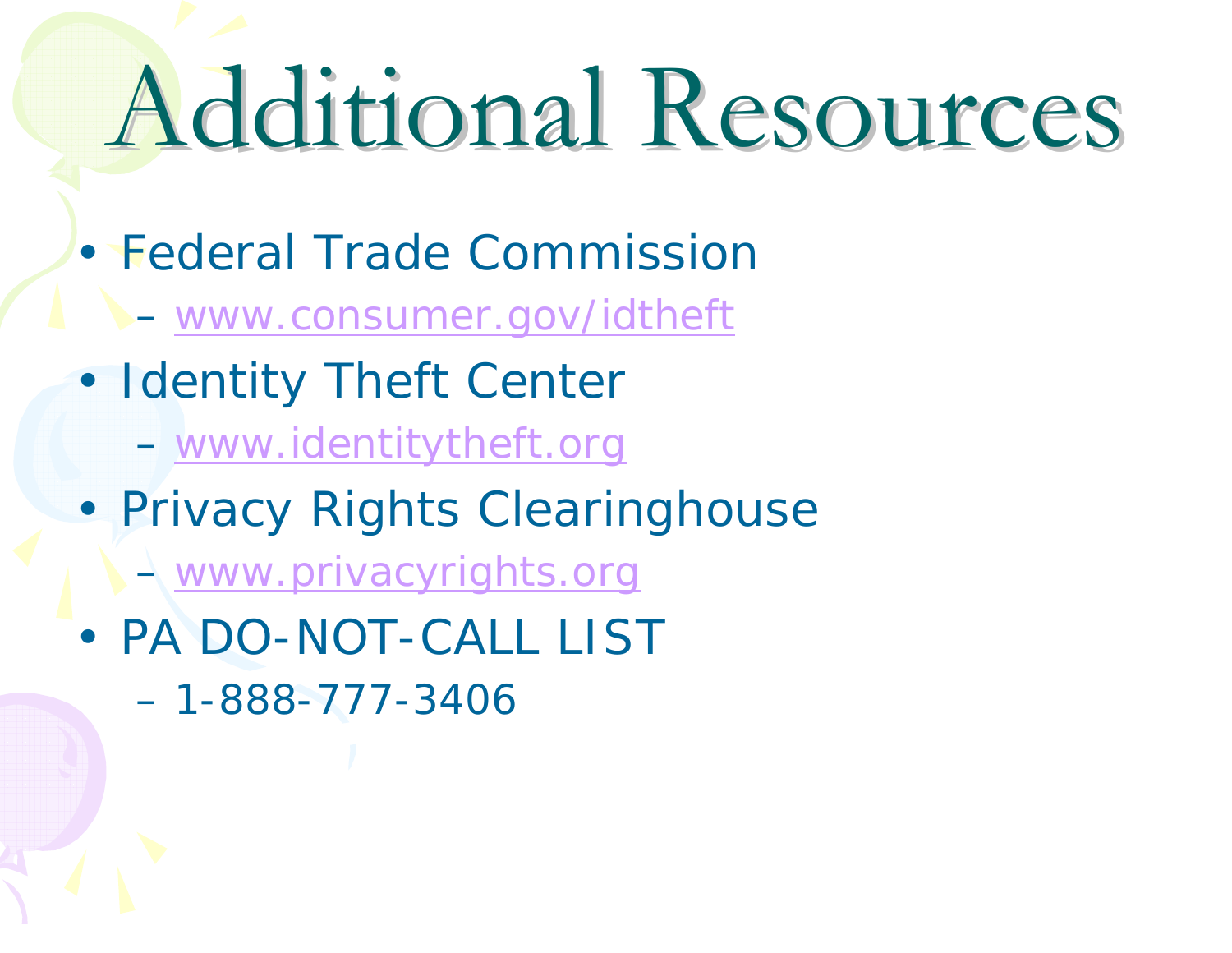#### **CONTACT INFORMATION FOR VICTIMS OF IDENTITY THEFT**

Annual Credit Report Request

 On line – [www.annualcreditreport.com](http://www.annualcreditreport.com/) By telephone – 877-322-8228 By mail – Annual Credit Report Request P.O. Box 105283 Atlanta, Georgia 30348-5283

NOTE – reports are free. If requested to pay you are not at the official location.

#### Banks and Checks

 Determining if someone has opened a bank account in your name, contact Chex Systems, Inc.

On line – [www.chexhelp.com](http://www.chexhelp.com/)

By telephone – 800-428-9623

By FAX – 602-659-2197

 By mail – Chex Systems Inc Attn: Consumer Relations 7805 Hudson Road, Suite 100 Woodbury, MN 55125

Action for lost or stolen checks –

- 1. Stop check and or close account
- 2. Ask bank to notify Chex Systems, Inc. This service notifies business not to accept checks on the flagged account.
- 3. Notify TeleCheck this service notifies retailers who use their databases not to accept your checks. Number is 800-710-9898 or 800-927-0188.
- 4. Contact SCAN to determine if checks have been passed. The number is 800- 262-7771.

#### **Bankruptcy**

 Determining if someone has filed for bankruptcy in your name – contact U.S. Trustee where you think bankruptcy may have been filed. A list of U.S. Trustees can be found at [www.usdoj.gov/ust.](http://www.usdoj.gov/ust)

File a complaint with the Federal Trade Commission

 On line – [www.ftc.gov](http://www.ftc.gov/) By telephone – 877-438-4338 By mail – Identity Theft Clearing House Federal Trade Commission 60 Pennsylvania Avenue Washington, D.C. 20580